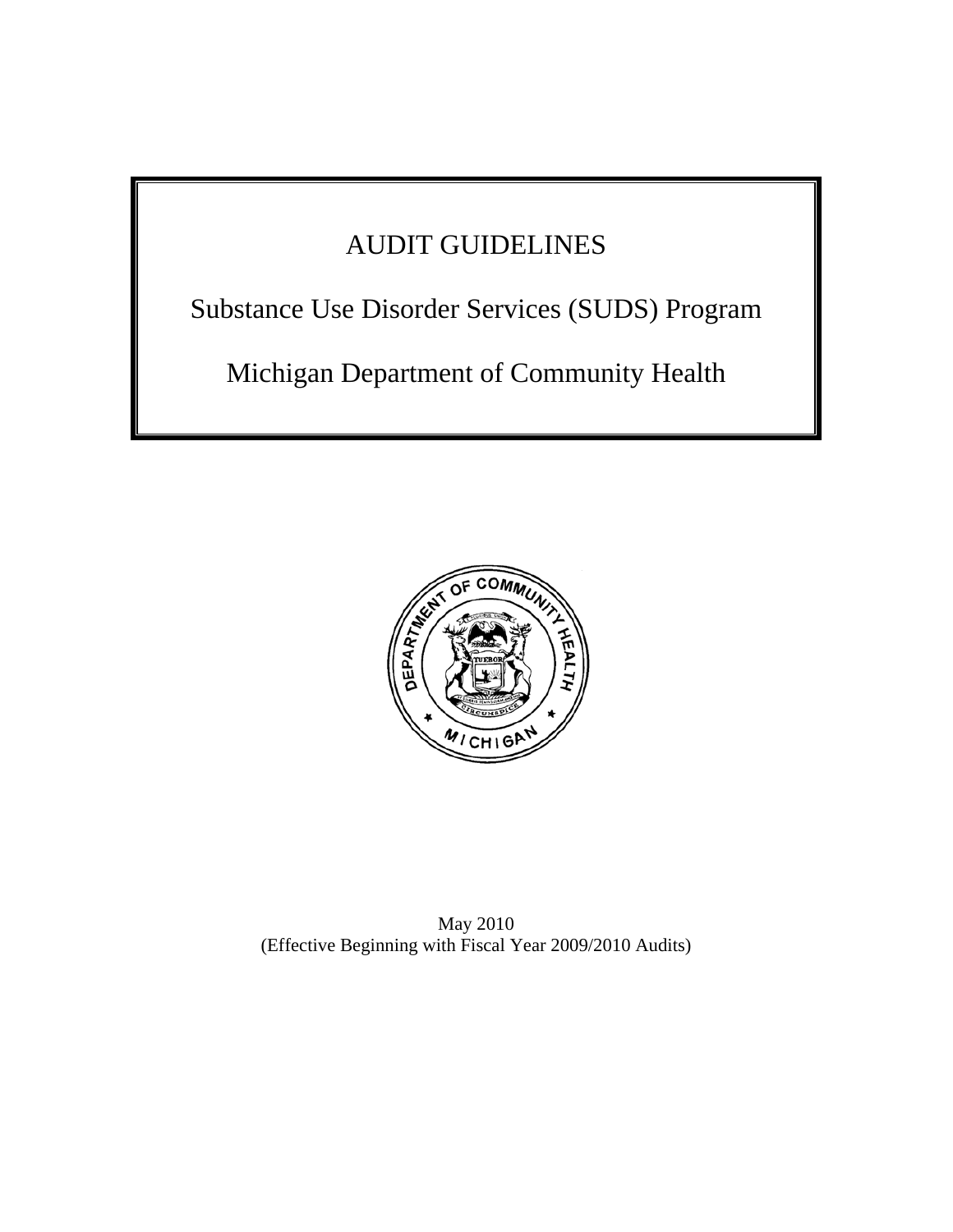## TABLE OF CONTENTS

| COORDINATING AGENCY / DIRECT CONTRACT AGENCY                            |  |
|-------------------------------------------------------------------------|--|
|                                                                         |  |
|                                                                         |  |
|                                                                         |  |
|                                                                         |  |
|                                                                         |  |
|                                                                         |  |
|                                                                         |  |
|                                                                         |  |
|                                                                         |  |
|                                                                         |  |
|                                                                         |  |
|                                                                         |  |
|                                                                         |  |
|                                                                         |  |
|                                                                         |  |
|                                                                         |  |
| Schedule A - Schedule of Budgeted, Reported and Audited Amounts 22      |  |
| Schedule B - Schedule of Expenditures and Funding Sources by Program 23 |  |
|                                                                         |  |
|                                                                         |  |
|                                                                         |  |
|                                                                         |  |
|                                                                         |  |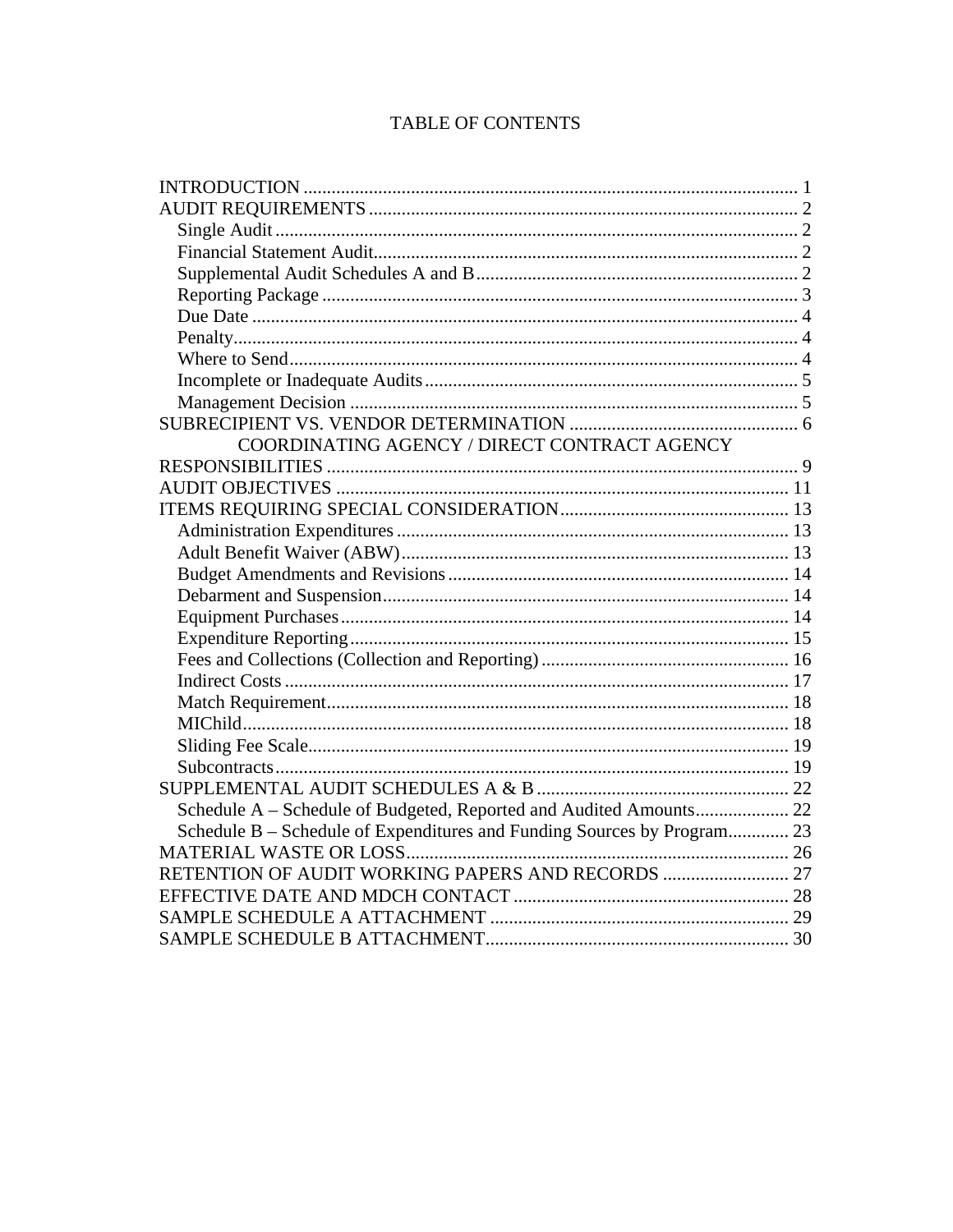## **INTRODUCTION**

<span id="page-2-0"></span>The Substance Use Disorder Services (SUDS) Program Audit Guidelines are intended to provide clarification of the audit requirements contained in the SUDS Program contracts between the Michigan Department of Community Health (MDCH), and Regional Substance Abuse Coordinating Agencies (CAs) or Direct Contractors (agencies contracting directly with MDCH). The SUDS Program Audit Guidelines prescribe general audit responsibilities, and may not address all circumstances or conditions that are unique to the SUDS Program. Therefore, the auditor is required to exercise professional judgment to determine the necessary audit steps needed to accomplish the audit objectives.

Under the terms of Office of Management and Budget (OMB) Circular A-133, MDCH is considered a primary pass-through entity and the CAs or Direct Contractors become secondary pass-through entities having the same responsibility for enforcing the audit requirements among their subcontractors. Additionally, the SUDS Program contract between MDCH, and CAs or direct contractors, Part II, Section III. Assurances, G. Subcontracts, states, "Assure for any subcontracted service, activity or product:…2. That any executed subcontract to this agreement shall require the subcontractor to comply with all applicable terms and conditions of this agreement." Therefore, the audit requirements contained in the SUDS Program contracts between MDCH, and CAs or direct contractors, and the clarifications contained herein also apply to subcontract agencies receiving federal awards as a subrecipient. If, however, the subcontractor received payment for goods or services provided as a vendor, the subcontractor would be exempt from the audit requirements contained in the SUDS Program contracts and the clarifications contained herein (See the section titled "Subrecipient vs. Vendor Determination" in these Audit Guidelines).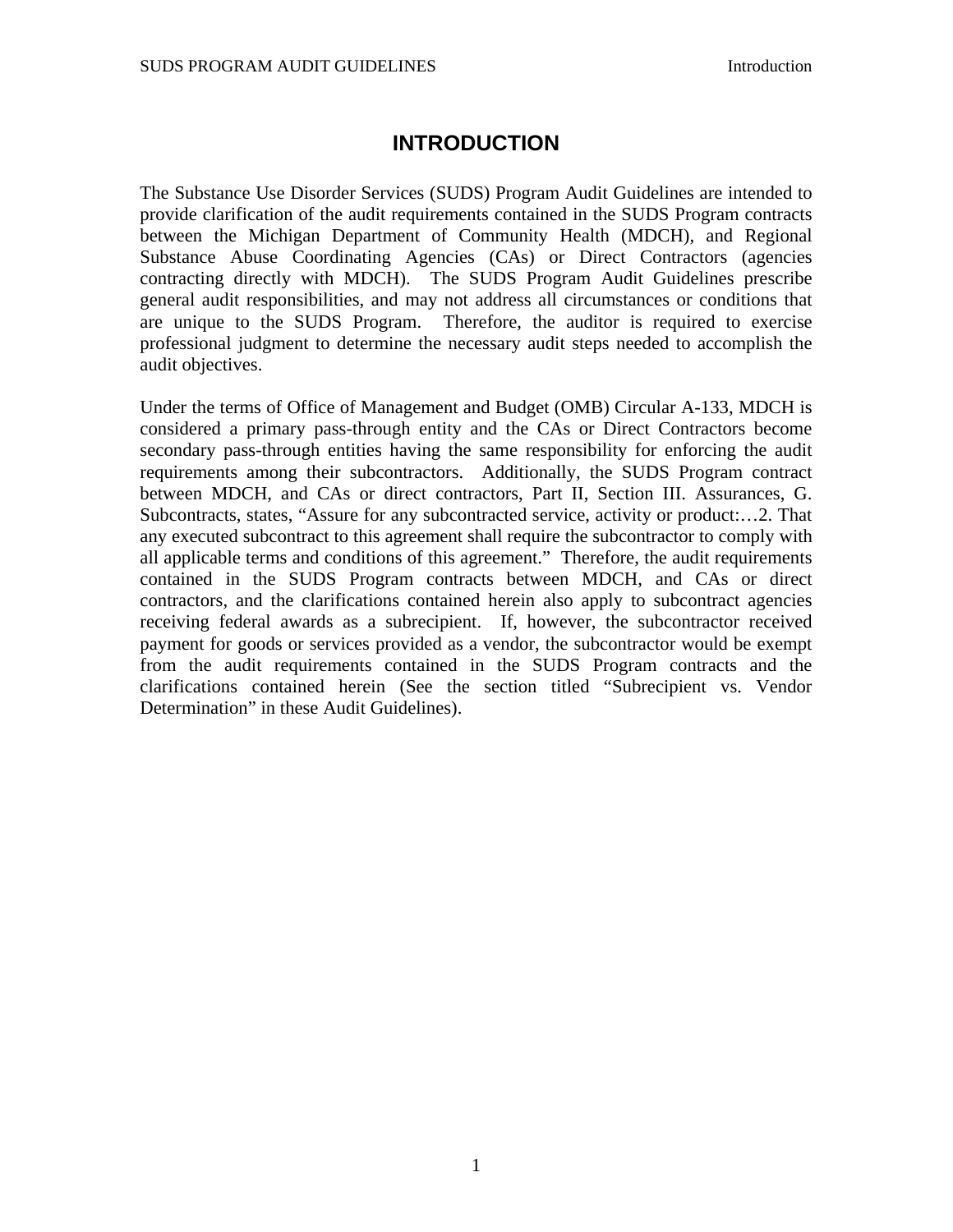## **AUDIT REQUIREMENTS**

### <span id="page-3-0"></span>**Single Audit**

Coordinating agencies, direct contract agencies, and subcontract agencies that expend  $$500,000$  or more in Federal awards  $<sup>1</sup>$  $<sup>1</sup>$  $<sup>1</sup>$  during the fiscal year must obtain a single audit or</sup> program-specific audit (when administering only one federal program) in accordance with the Code of Federal Regulations (CFR), Title 45, Part 96.31; the Single Audit Act Amendments of 1996 (31 U.S.C. 7501-7507); and updated Office of Management and Budget (OMB) Circular A-133 "Audits of State, Local Governments, and Non-Profit Organizations."

The single audit must be performed by an independent auditor, and in accordance with Generally Accepted Government Auditing Standards (GAGAS).

A program-specific audit must be performed by an independent auditor, and in accordance with GAGAS and the program-specific audit guide from the Office of Inspector General. If a program-specific audit guide is not available, the requirements outlined in Section .235(b) of OMB Circular A-133 must be followed.

### **Financial Statement Audit**

 $\overline{a}$ 

Coordinating agencies, direct contract agencies, and subcontract agencies that are exempt from the Single Audit requirements, but receive \$500,000 or more in total funding (state and Federal) directly or indirectly from MDCH must obtain a Financial Statement Audit prepared by an independent auditor and in accordance with Generally Accepted Auditing Standards (GAAS). Subcontract agencies receiving payments for goods or services provided as a vendor are exempt from the financial statement audit requirements.

## **Supplemental Audit Schedules A and B**

For coordinating agencies, direct contract agencies, and subcontract agencies that expend \$500,000 or more in Federal awards, or receive \$500,000 or more in total funding (state and Federal) directly or indirectly from MDCH their independent auditors must prepare Supplemental Audit Schedules A and B.

<span id="page-3-1"></span><sup>1</sup> Guidance on determining Federal awards expended is provided in Section .205 of OMB Circular A-133. Generally, Medicaid payments to a subrecipient for providing patient care services to Medicaid eligible individuals are not considered Federal awards expended. Additionally, payments received for goods or services provided as a vendor would not be considered Federal awards. Guidance in Section .210 (b) and (c) should be considered in determining whether payments constitute a Federal award or a payment for goods and services. Guidance is also provided in the section titled "Subrecipient vs. Vendor Determination" in these Audit Guidelines.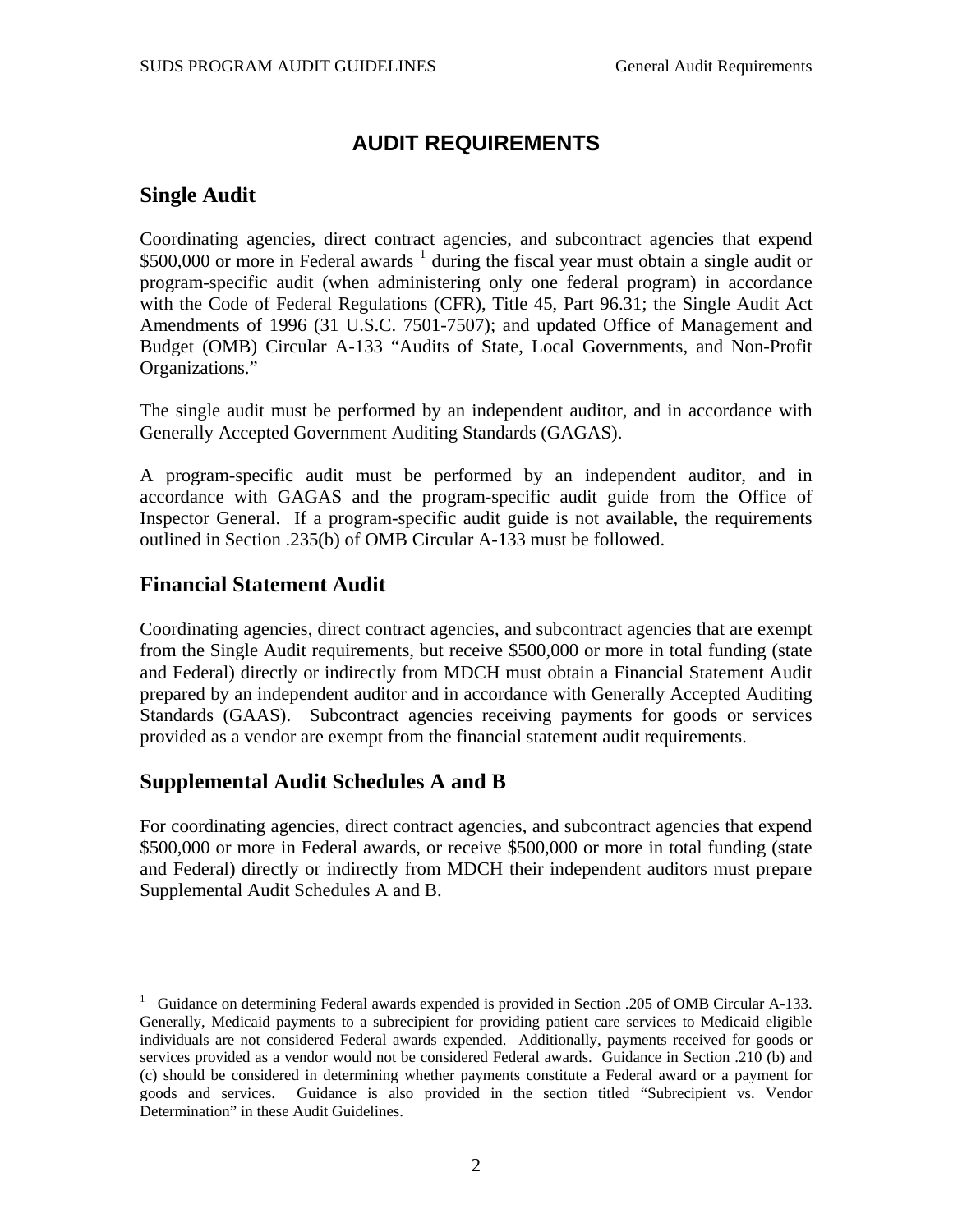<span id="page-4-0"></span>Supplemental Audit Schedules A and B must reflect budgeted, reported and audited revenues and expenditures covering the contract period. The audited expenditures must be reported on the accrual basis and in compliance with applicable cost principles. Further details are provided on pages 12 & 22-25. Sample schedules are attached.

**Note:** Agencies contracting directly with MDCH must use the Schedule A and Schedule B formats provided in these Guidelines. However, subcontract agencies (agencies that contract with a Coordinating Agency) may use a substitute format if it includes all of the required information (budgeted, reported and audited revenues and expenditures), it provides all of the information needed by the Coordinating Agency, and it is approved by the Coordinating Agency.

**Note:** Subcontract agencies receiving payments for goods or services provided as a vendor are exempt from the supplemental audit schedule requirements.

## **Reporting Package**

The following sections list the specific items that must be included in the reporting package for various scenarios:

For coordinating agencies, direct contract agencies, and subcontract agencies subject to Single Audit (even if federal funding received from, or indirectly from, MDCH is less than \$500,000), the reporting package includes:

- 1. The single audit reporting package described in Section .320(c) of OMB Circular A-133, including the corrective action plan;
- 2. Supplemental Audit Schedules A and B; and
- 3. Management letter, if one is issued, and management's response.

For coordinating agencies, direct contract agencies, and subcontract agencies exempt from Single Audit, but spend \$500,000 or more in total funding from, or indirectly from, MDCH in state and federal grant funding, the reporting package includes:

- 1. The financial statement audit prepared in accordance with GAAS;
- 2. Supplemental Audit Schedules A and B; and
- 3. Management letter, if one is issued, and management's response.

For coordinating agencies, direct contract agencies, and subcontract agencies exempt from Single Audit, that spend less than \$500,000 in total funding from MDCH in state and federal grant funding, but a financial statement audit includes disclosures that may negatively impact MDCH-funded programs, including, but not limited to fraud, going concern uncertainties, and financial statement misstatements, the reporting package includes:

- 1. The financial statement audit prepared in accordance with GAAS; and
- 2. Management letter, if one is issued, and management's response.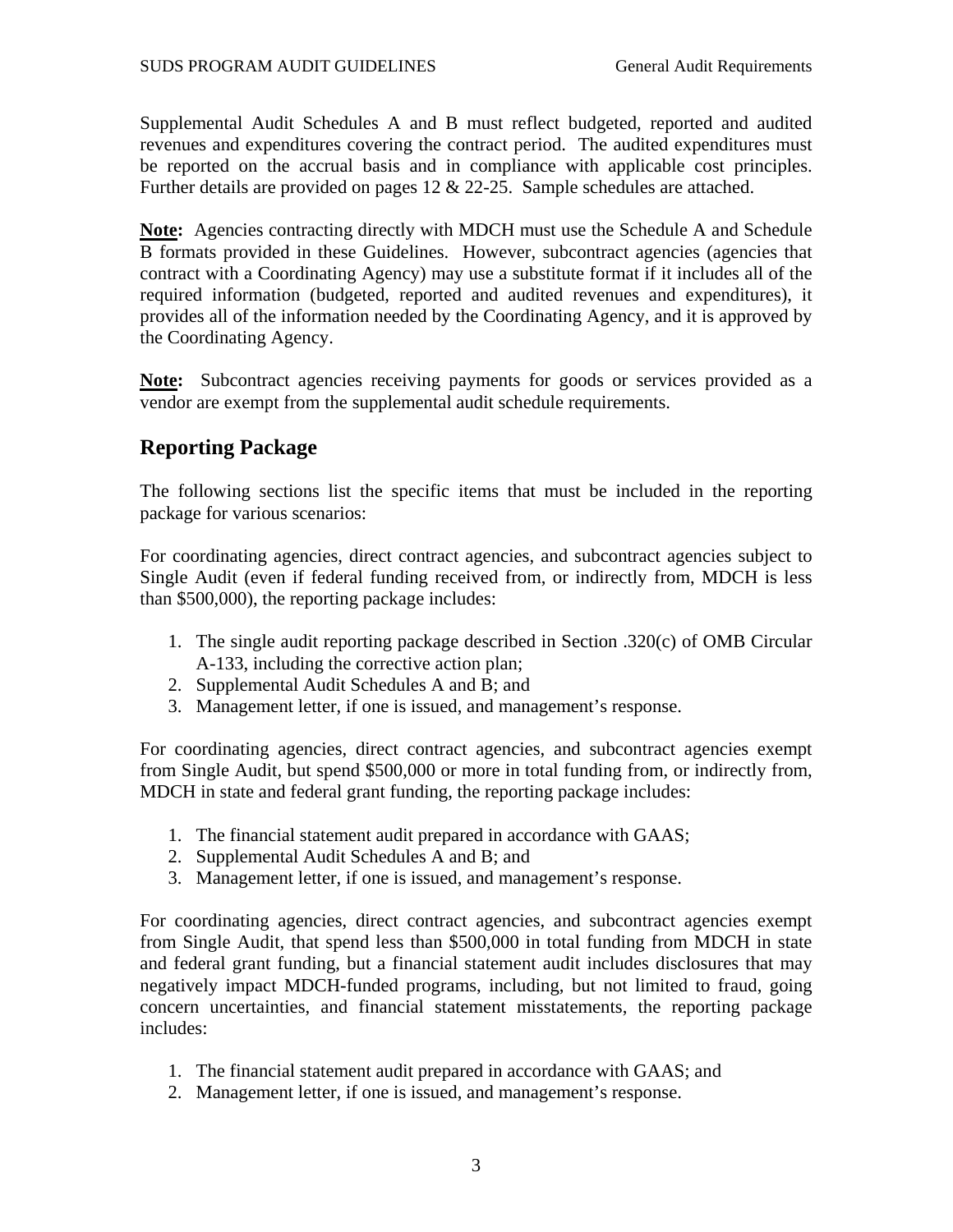<span id="page-5-0"></span>For coordinating agencies, direct contract agencies, and subcontract agencies exempt from Single Audit, that spend less than \$500,000 in total funding from MDCH in state and federal grant funding, and the financial statement audit does not include any disclosures that may negatively impact MDCH-funded programs, the reporting package includes:

1. An Audit Status Notification Letter certifying the exemptions.

## **Due Date**

The CA or direct contract agency must submit the reporting package described above to MDCH within nine months after the end of the agency's fiscal year.

Subcontract agencies must submit the reporting package described above to their applicable CA or direct contract agency within nine months after the end of the subcontractor's fiscal year. CAs or direct contract agencies may contractually require an earlier reporting package due date for their subcontractor agencies.

## **Penalty**

If the CA or direct contract agency fails to submit the applicable single audit or financial statement audit reporting package within nine months after the end of the agency's fiscal year and an extension has not been approved by the cognizant or oversight agency for audit, the Department may withhold from current funding five percent of the audit year's grant funding (not to exceed \$200,000) until the required reporting package is received. MDCH may retain the withheld amount if the reporting package is delinquent more than 120 days, and an extension has not been approved by the cognizant or oversight agency for audit. The department may terminate the current grant if the Contractor is more than 180 days delinquent in meeting the filing requirements and an extension has not been approved by the cognizant or oversight agency for audit.

If the CA or direct contract agency fails to submit the Audit Status Notification Letter within nine months after the end of the agency's fiscal year, the Department may withhold one percent of the audit year's grant funding from current funding until the Audit Status Notification Letter is received.

## **Where to Send**

The CA or direct contract agency must submit the reporting package described above to MDCH at the following address:

Michigan Department of Community Health Office of Audit Quality Assurance and Review Section P.O Box 30479 Lansing, Michigan 48909-7979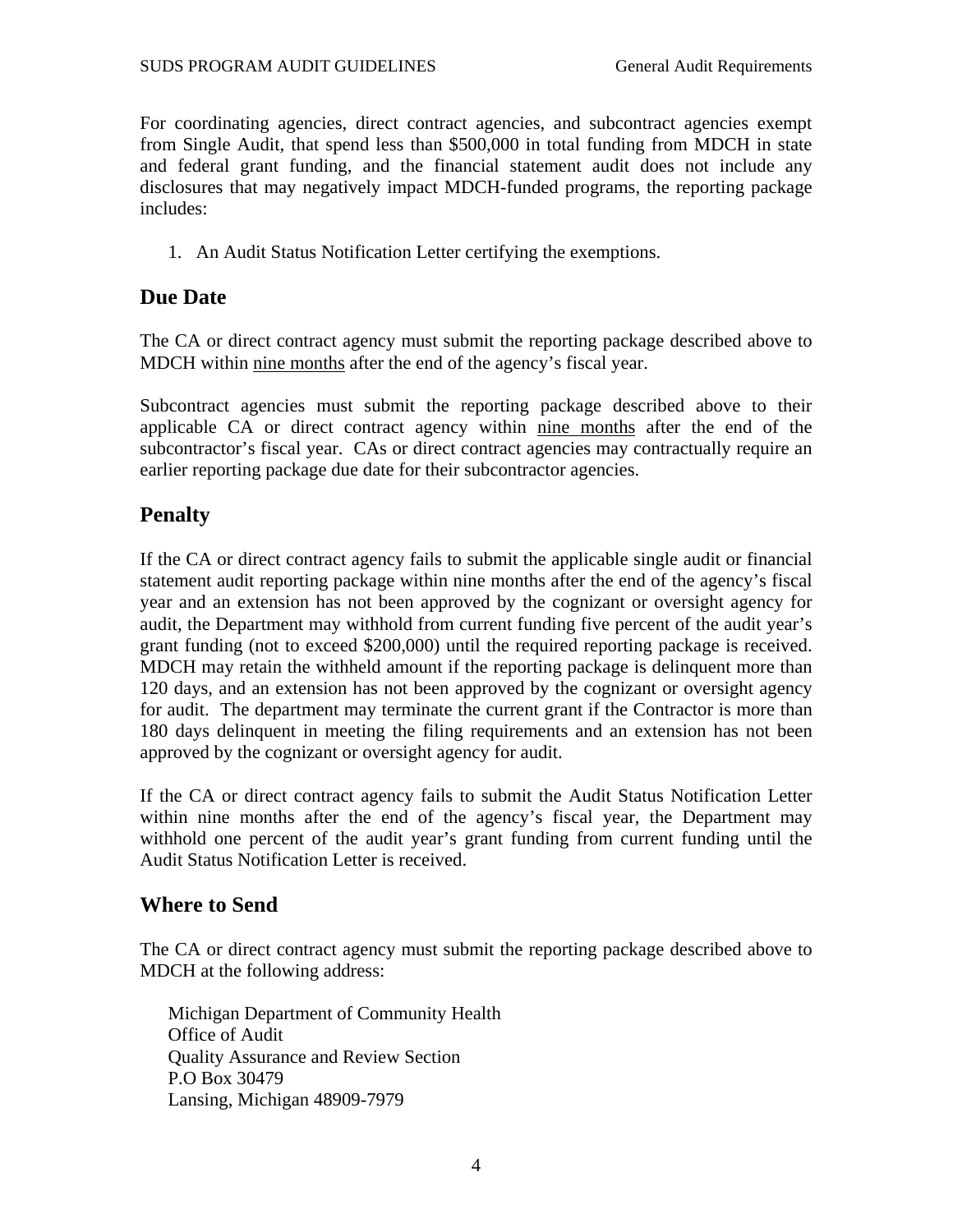<span id="page-6-0"></span>Or Capital Commons Center 400 S. Pine Street Lansing, Michigan 48933

Alternatives to paper filing may be viewed at:<http://www.michigan.gov/mdch>by selecting Inside Community Health – MDCH Audit.

## **Incomplete or Inadequate Audits**

If MDCH determines the reporting package is incomplete or inadequate, the auditee and possibly its independent auditor will be informed of the reason of inadequacy and its impact in writing. The recommendations and expected time frame for resubmitting the corrected reporting package will be indicated.

### **Management Decision**

MDCH will issue a management decision on findings and questioned costs contained in the CA or direct contract agency single audit within six months after the receipt of a complete and final reporting package. The management decision will include whether or not the audit finding is sustained; the reasons for the decision; and the expected CA or direct contract agency action to repay disallowed costs, make financial adjustments, or take other action. Prior to issuing the management decision, MDCH may request additional information or documentation from the CA or direct contract agency, including a request for auditor verification or documentation, as a way of mitigating disallowed costs.

However, if there are no findings and/or questioned costs, MDCH will notify the CA or direct contract agency that the review of the audit and supplemental audit schedules is complete and the results of the review.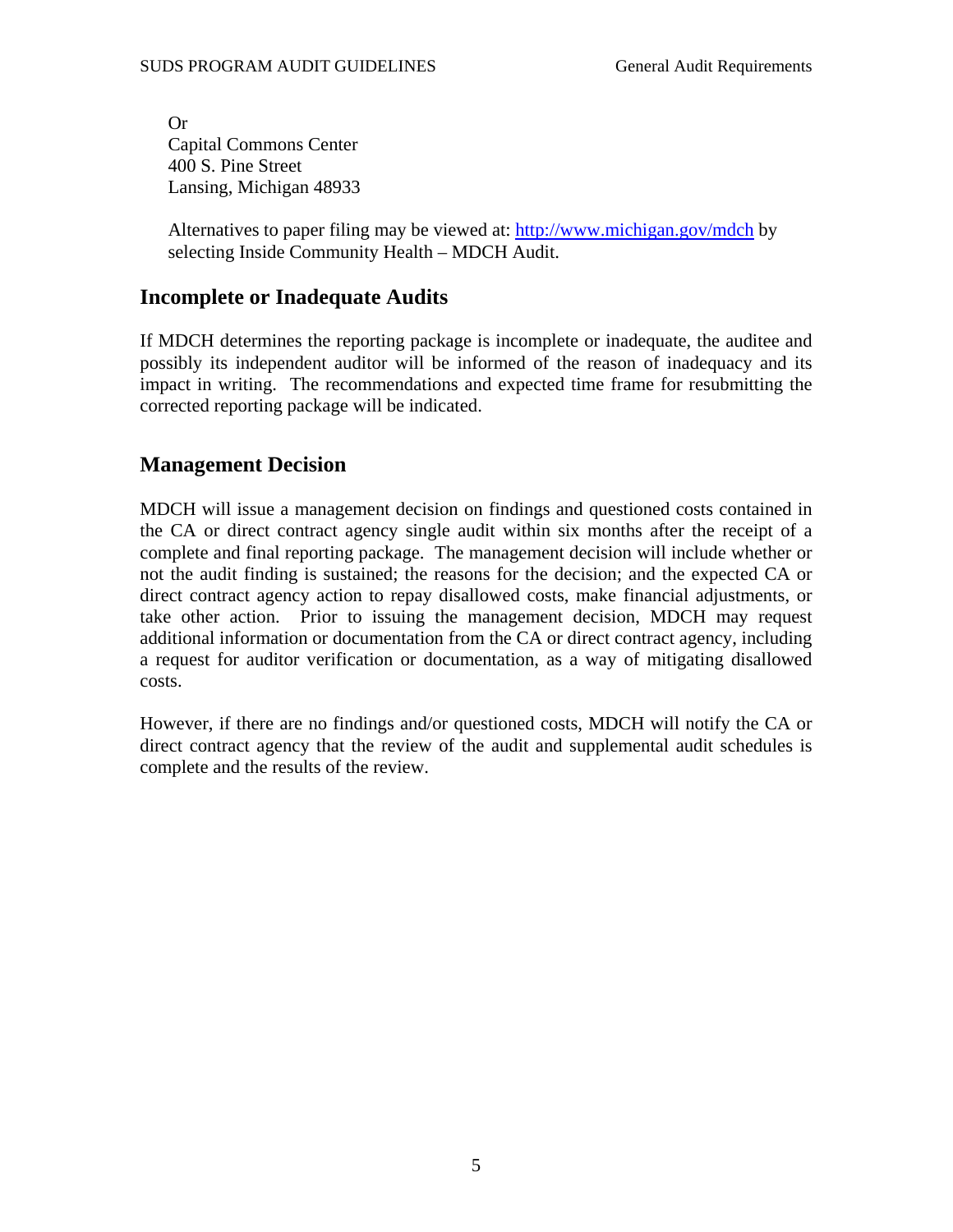## **SUBRECIPIENT VS. VENDOR DETERMINATION**

<span id="page-7-0"></span>An entity receiving pass-through federal funds may be a subrecipient or a vendor. Federal awards expended by a subrecipient would be subject to Single Audit requirements. The payments received for goods or services provided as a vendor would not be considered federal awards and are therefore not subject to the Single Audit requirements.

A **subrecipient** is defined as "a non-federal entity that expends federal awards received from a pass-through entity to carry out a federal program but does not include an individual who is a beneficiary of such a program. A subrecipient may also be a recipient of other federal awards directly from a federal awarding agency."

A **vendor** is "a dealer, distributor, merchant, or other seller providing the goods or services that are required for the conduct of a federal program. These goods or services may be for an organization's own use or for the use of beneficiaries of the federal program."

The following checklist is designed to help determine whether an entity receiving federal funds should be considered a subrecipient or a vendor for Single Audit purposes. Generally, a preponderance of "yes" answers for a particular classification should assist this determination. However, in some instances, it may be difficult to determine whether a relationship is that of a subrecipient or a vendor; therefore, the decision should be based on the substance of the relationship over the form of the agreement. [OMB Circular A-133, Section .210(d)]

#### **General Instructions:**

- 1. Answer all questions for both types of organizations. Each question should be answered either "Yes" or "No." A "Yes" answer is indicative of the type of relationship being reviewed. However, there are certain factors that will have a greater bearing on the conclusion than others, such as responsibility for determining eligibility for the program.
- 2. After completing the checklist, document the conclusion and the basis for the classification in Step #2.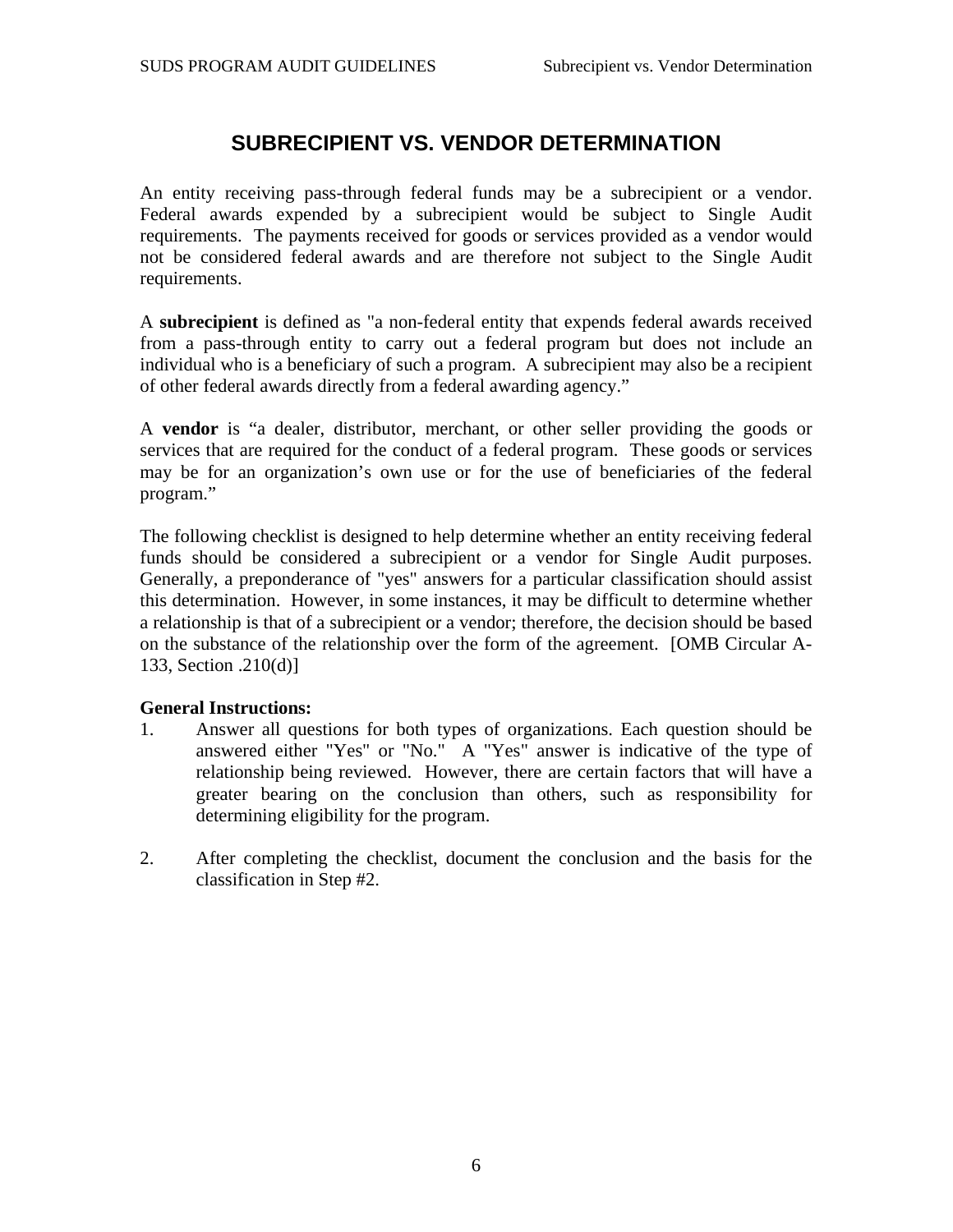#### **Step 1**

Answer the following questions (1-10) for the entity receiving federal funds:

#### **Subrecipient Classification**

Characteristics indicative of a federal award received by a subrecipient (questions  $1 - 5$ ):

- 1. Does the entity determine who is eligible to receive federal financial assistance? [OMB Circular A-133, Section .210(b)(1)]
- 2. Does the entity have programmatic decision-making responsibility such as the determination of program benefits, approval of costs incurred, establishment of program service area, etc.? [OMB Circular A-133, Section .210(b)(3)]
- 3. Does the entity have its performance measured against whether the objectives of the federal program are met? [OMB Circular A-133, Section .210(b)(2)]
- 4. Does the entity have responsibility for adherence to applicable federal program compliance requirements? [OMB Circular A-133, Section .210(b)(4)]
- 5. Does the entity use the federal funds to carry out a program of the pass-through entity as compared to providing goods or services for a program of the passthrough entity? [OMB Circular A-133, Section .210(b)(5)]

#### **Vendor Classification**

Characteristics indicative of a payment of goods or services received by a vendor (questions  $6 - 10$ ):

- 6. Does the entity provide the goods or services within normal business operations? [OMB Circular A-133, Section  $.210(c)(1)$ ]
- 7. Does the entity provide similar goods or services to many different purchasers? [OMB Circular A-133, Section .210(c)(2)]
- 8. Does the entity operate in a competitive environment? [OMB Circular A-133, Section .210(c)(3)]
- 9. Does the entity provide goods or services that are ancillary to the operation of the federal program? [OMB Circular A-133, Section .210(c)(4)]
- 10. Is the entity not subject to compliance requirements of the federal program? [OMB Circular A-133, Section  $.210(c)(5)$ ]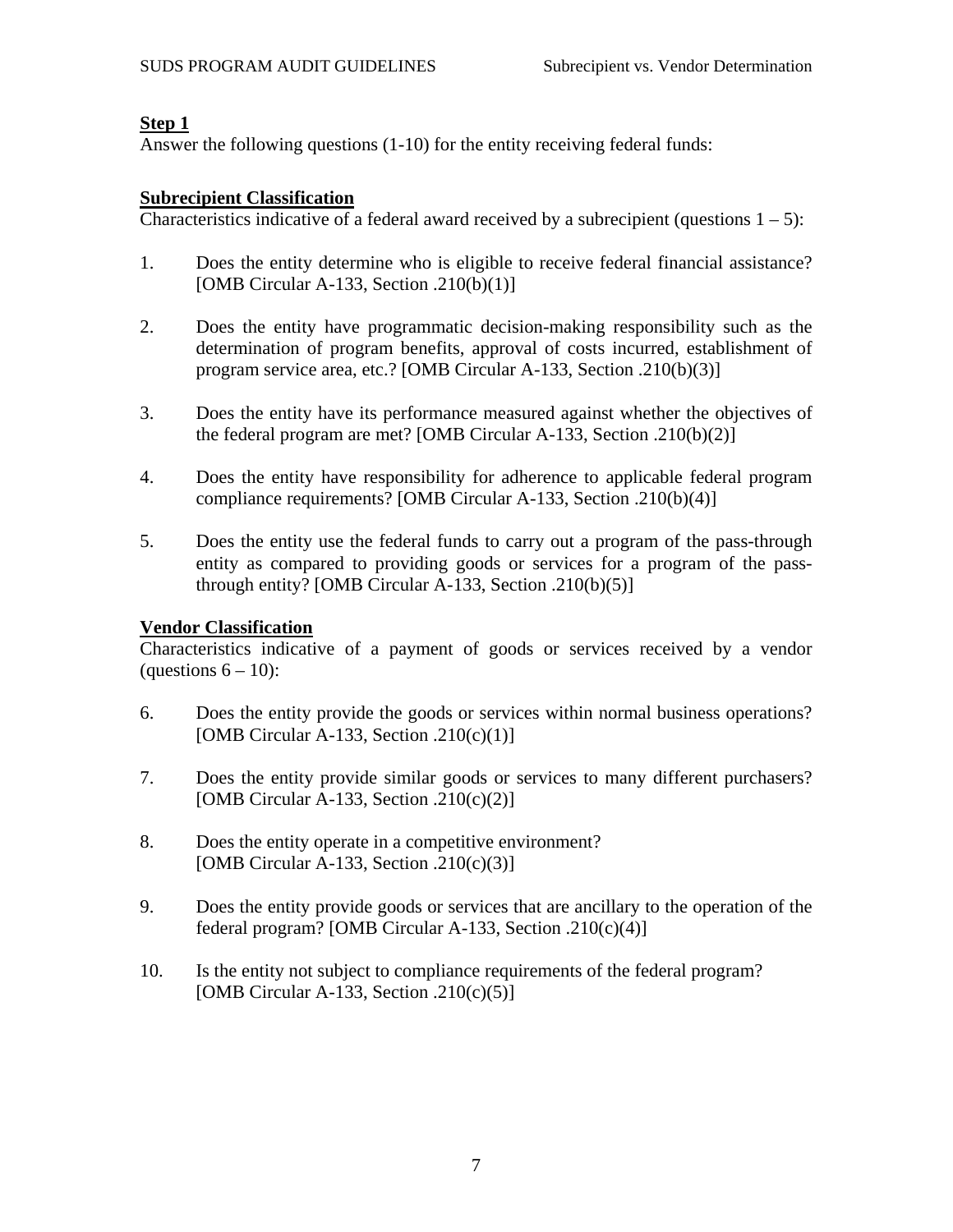#### **Step 2 - Conclusion**

Based on the preponderance of "Yes" answers, substance of the relationship, and discussions with appropriate personnel, the entity has been determined to be a: (check one)

Subrecipient \_\_\_\_\_\_ **Vendor \_\_\_\_\_\_\_\_** 

Comments: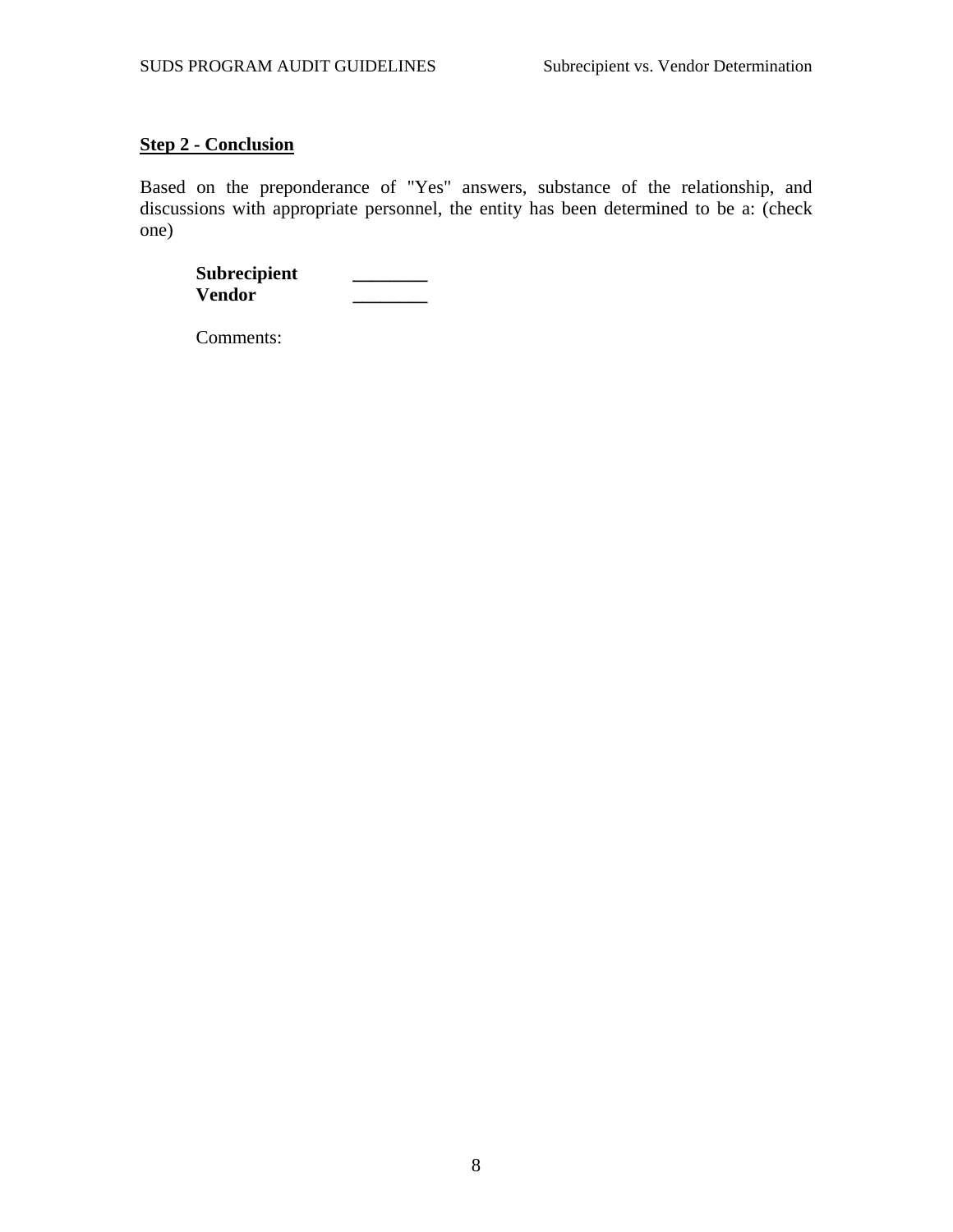## <span id="page-10-0"></span>**COORDINATING AGENCY / DIRECT CONTRACT AGENCY RESPONSIBILITIES**

(AUDITS, SUBRECIPIENT MONITORING, OTHER REQUIREMENTS)

To ensure fulfillment of the audit, subrecipient monitoring, and other requirements of OMB Circular A-133 and the contract with MDCH, CAs and direct contract agencies must:

- 1. Identify in its accounts all Federal awards received and expended and the Federal programs under which they were received including the CFDA title and number, award number and year, name of the Federal agency, and name of the passthrough entity; and inform subcontractors of CFDA title and number, award name and number, and name of Federal agency for Federal awards passed through to subcontractors.
- 2. Maintain internal control over programs assuring that the Federal and state grants are being managed in compliance with applicable laws, regulations, and the provisions of contracts.
- 3. Comply with provisions of contracts, laws, and regulations, including the compliance requirements applicable to the Federal program as listed in the Compliance Supplement to OMB Circular A-133; and advise subcontractors of requirements imposed on them by Federal laws, regulations, and the provisions of contracts or grant agreements.
- 4. Ensure that any executed subcontract requires the subcontractor to comply with all terms and conditions of the contract between MDCH, and the CA or direct contract agency; and any billing or request for reimbursement for subcontract costs is supported by a valid subcontract and adequate source documentation on costs and services.
- 5. Prepare appropriate financial statements in accordance with generally accepted accounting principles, including (as required) the schedule of expenditures of Federal awards in accordance with Section .310 of OMB Circular A-133.
- 6. Ensure that the required audit and supplemental audit schedules are completed by an independent auditor, and the required reporting package is submitted to MDCH by the contractually required due date; and submit the single audit reporting package and data collection form to the Federal clearinghouse within the earlier of 30 days after receipt of the auditor's report, or nine months after the end of the audit period according to the requirements of OMB Circular A-133, Section .320.
- 7. Permit access by authorized representatives of MDCH, Federal grantor agency, Comptroller General of the United States and State Auditor General to records, files and documentation related to the SUDS Program as requested; and ensure that any executed subcontract allows the CA or direct contract agency access to the records and financial statements of the subcontractor as necessary.
- 8. Follow up and take corrective action on audit findings, including preparation of a summary schedule of prior audit findings and a corrective action plan in accordance with Section .315 of OMB Circular A-133.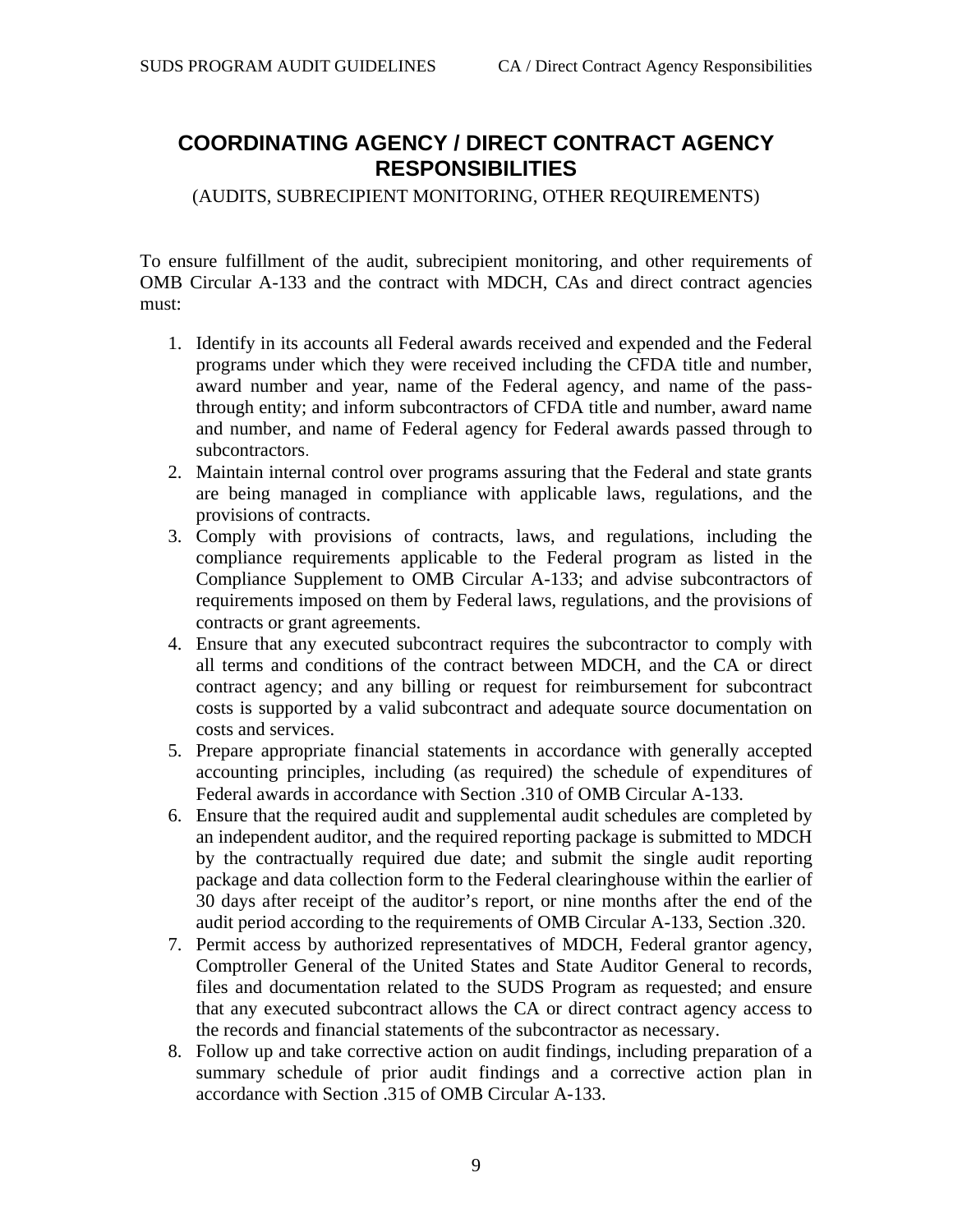- 9. Monitor the activities of subcontractors (including those below the single audit threshold) as necessary to ensure that Federal awards are used for authorized purposes in compliance with laws, regulations, and the provisions of contracts as required by OMB Circular A-133, Section .400(d)(3).
- 10. Ensure that each of the subcontractors comply with the applicable audit requirements, and require timely submission of subcontractor audit reports to the CA or direct contract agency.
- 11. Review subcontractors' audit reports and issue a management decision on audit findings within six months after receipt of the subcontractor's audit report and ensure that the subcontractor takes appropriate and timely corrective action as required by Section .400(d)(5) of OMB Circular A-133.
- 12. Ensure the procurement, receipt, and payment for goods and services to vendors comply with laws, regulations, and the provisions of contracts or grant agreements as required by Section .210(f) of OMB Circular A-133.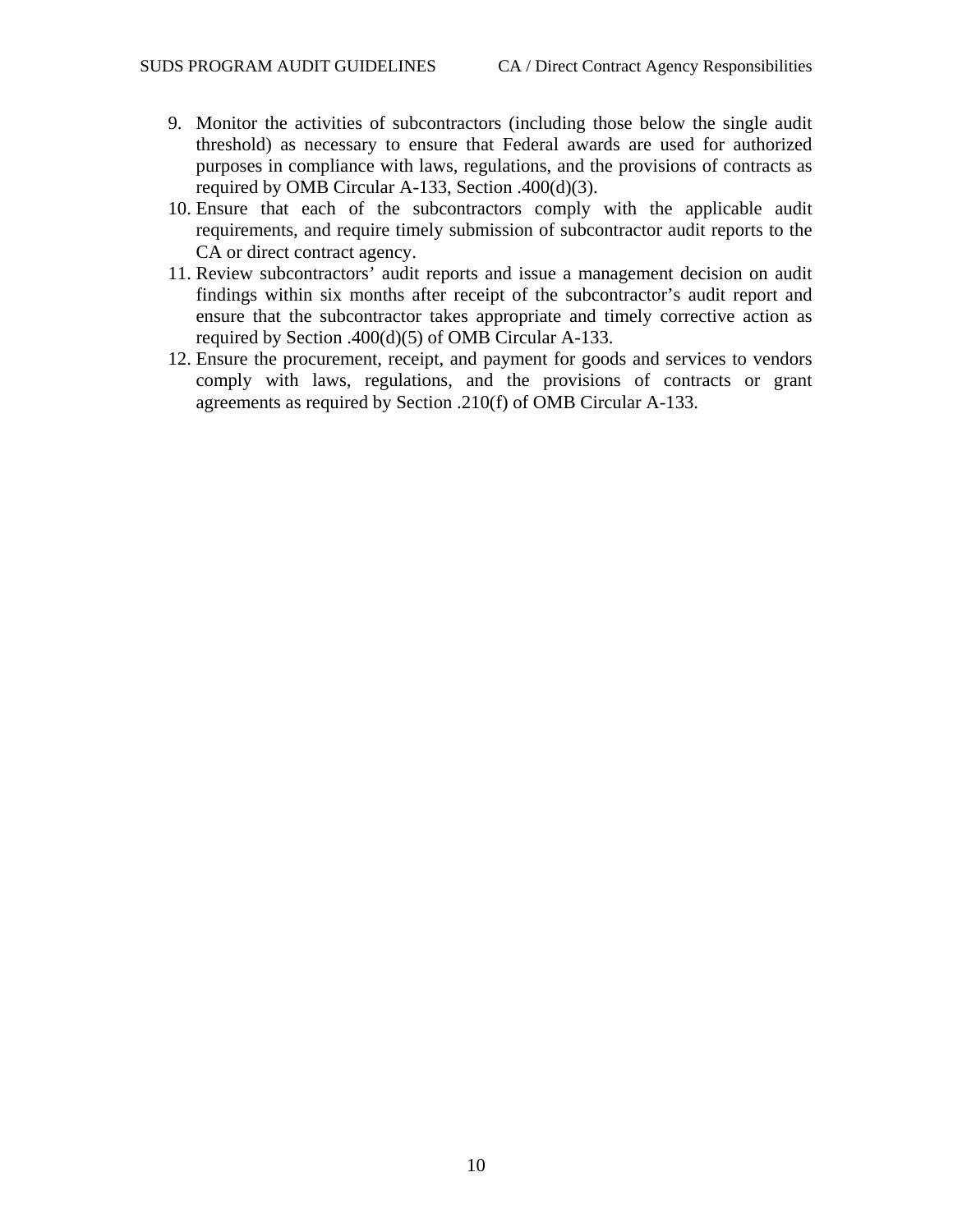## **AUDIT OBJECTIVES**

<span id="page-12-0"></span>The "Audit Requirements" Section details the type of audit required, and the supplemental audit schedule requirements. Following are the objectives of each:

**The objective of a financial statement audit** is primarily limited to determining whether the financial statements of the audited agency are presented fairly in all material respects in conformity with Generally Accepted Accounting Principles.

#### **The objectives of a single audit /program-specific audit** are to determine whether:

- 1. The financial statements of the audited agency are presented fairly in all material respects in conformity with Generally Accepted Accounting Principles and/or the Schedule of Expenditures of Federal Awards is presented fairly in all material respects in relation to the financial statements taken as a whole.
- 2. The audited agency has complied with laws, regulations and the provisions of contracts or grant agreements that may have a direct and material effect on each of its major programs.

To assist auditors in performing the required compliance audit and to help identify important compliance requirements, auditors should refer to the OMB Circular A-133 Compliance Supplement AND the section of these SUDS Program Audit Guidelines titled "Items Requiring Special Consideration."

The OMB Circular A-133 Compliance Supplement, Part 2 identifies the compliance requirements that are applicable to the programs included in the Supplement (e.g. CFDA 93.959). Part 3 includes a general description of compliance requirements, audit objectives, and suggested audit procedures. Part 4 or Part 5 contains additional information about the compliance requirements that arise from laws and regulations applicable to each program, including the requirements specific to each program that should be tested. For programs not covered in the Compliance Supplement (e.g. CFDA 93.243), the auditor should use the types of compliance requirements contained in the compliance supplement as guidance for identifying the types of compliance requirements to test, and determine the requirements governing the Federal program by reviewing the provisions of contracts and grant agreements and the laws and regulations referred to in such contracts and grant agreements.

**The section of these SUDS Program Audit Guidelines titled "Items Requiring Special Consideration" highlights various contractual and other regulatory provisions that require compliance testing in addition to the items specifically identified by the OMB Circular A-133 Compliance Supplement.**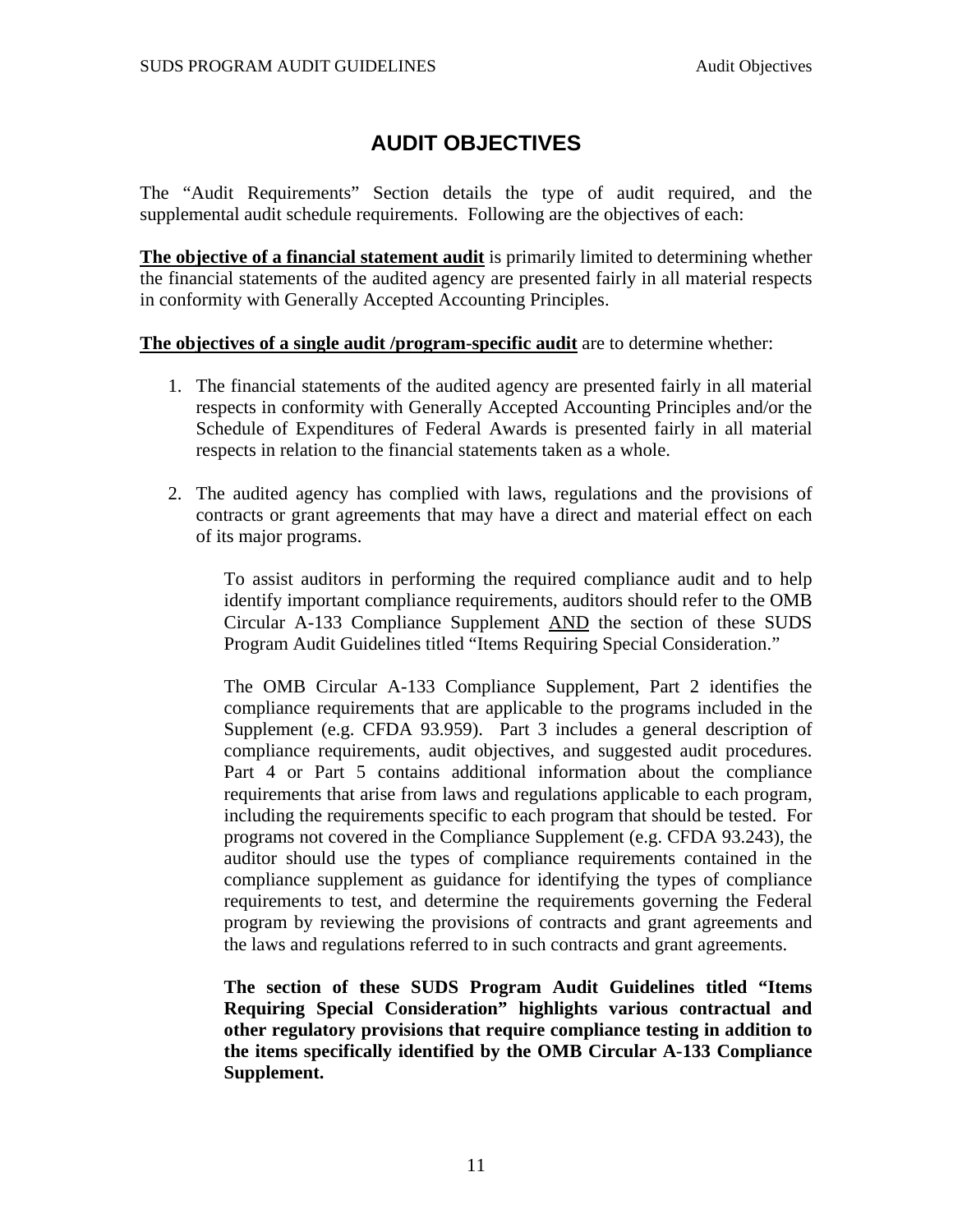Compliance testing must include tests of transactions, and such other auditing procedures necessary to provide the auditor sufficient evidence to support an opinion on compliance.

- 3. The audited agency has internal accounting and other control systems in place to provide reasonable assurance to achieve the following objectives with regards to the federal grant:
	- Transactions are properly recorded and accounted for to permit the preparation of reliable financial statements and federal reports;
	- Compliance with laws, regulations and other compliance requirements; and
	- Funds, property and other assets are safeguarded against loss from unauthorized use or disposition.

**The objectives of the Supplemental Audit Schedule A** are to confirm that the revenue and expenditure amounts reported by the agency are actual, supported by the agency's records, allowable, appropriate, in compliance with the applicable cost principles (OMB Circular A-87 or A-122), and within the budget limits; identify variances between reported and audited amounts; identify MDCH overpayments; and determine compliance with the contractual/regulatory local match requirement.

**The objectives of the Supplemental Audit Schedule B** are to identify variances between reported and audited revenues and expenditures (by program), determine questioned costs (by program), monitor PA2 funds and ensure all entitled PA2 funds were received and recorded, reconcile PA2 funds to reported expenditures, monitor Medicaid managed care funds, and reconcile Medicaid managed care funds to reported expenditures.

**Additional Note**: The primary objectives of the audits are financial and compliance issues. Auditors are not expected to perform an economy and efficiency audit. However, auditors should report conditions that come to their attention that are material in their opinion that reflect:

- a. Unnecessary duplication of effort
- b. Inefficient or wasteful use of resources
- c. Ineffective or costly procedures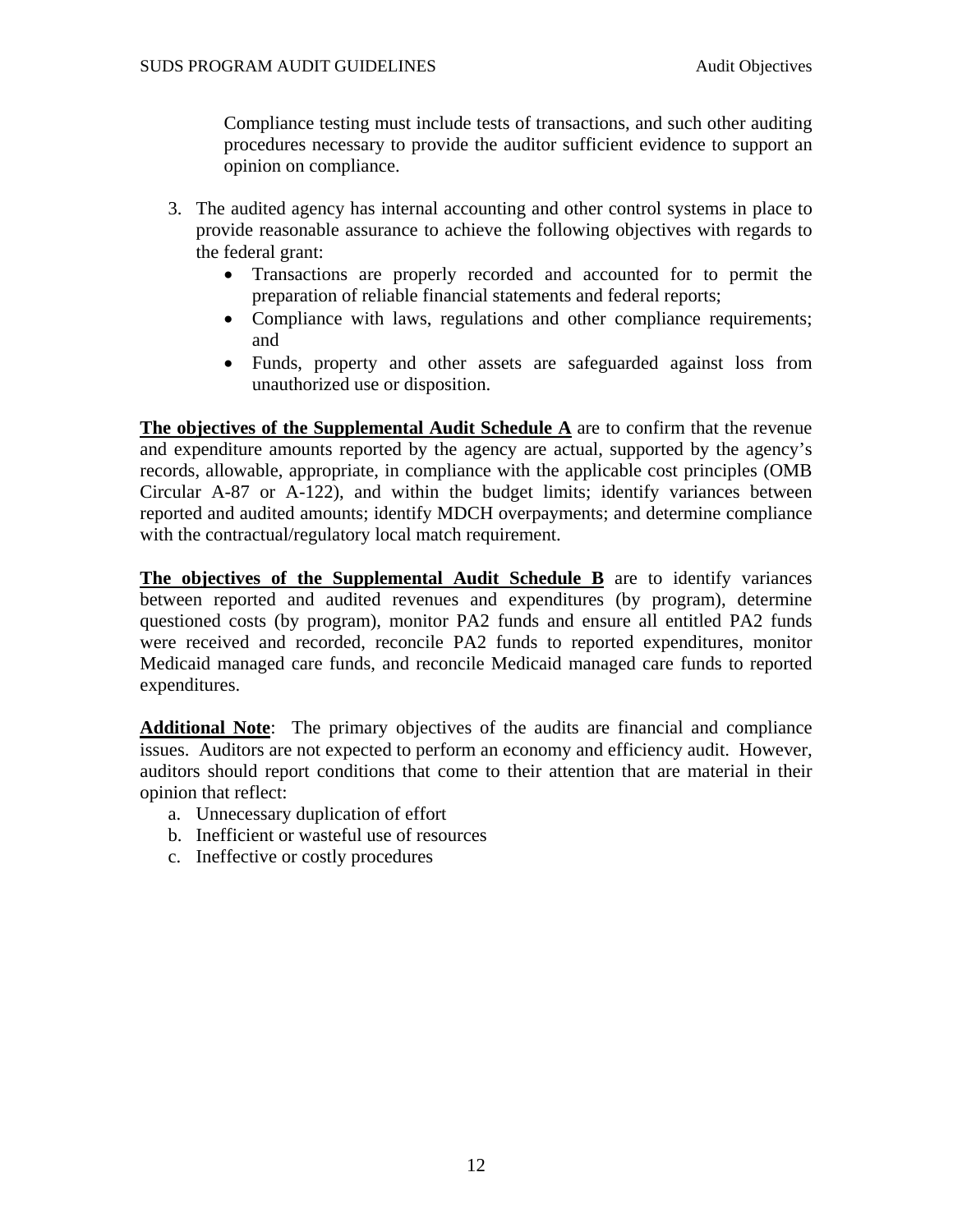## **ITEMS REQUIRING SPECIAL CONSIDERATION**

<span id="page-14-0"></span>As stated in the "Audit Objectives" section, this section highlights various contractual and regulatory provisions that **require compliance testing as part of a single audit** in addition to the items specifically identified by the OMB Circular A-133 Compliance Supplement. The provisions are listed in alphabetical order. Contract and regulatory references are provided where deemed feasible. The auditor should report material noncompliance as an audit finding in the schedule of findings and questioned costs.

**NOTE:** If an MDCH contract provision (i.e. ABW services) is subcontracted, the auditor of the CA or Direct Contractor is not expected to perform compliance testing at the subcontractor level. However, the auditor is expected to perform testing at the CA or Direct Contractor level to determine if subcontracts contain all applicable terms and conditions, and the CA or Direct Contractor performed their required pass-through agency responsibilities (see "Subcontracts – Pass-Through Agency Responsibilities" section below).

#### **Administration Expenditures**

The auditor should determine if the agency's administration expenditure reporting complies with all applicable provisions of Attachment B. 3 of the contract.

### **Adult Benefit Waiver (ABW)**

The auditor should determine if the expenditures charged for the ABW program were for covered services provided to the enrolled/eligible population that are not residents in institutions for mental diseases. The auditor should determine if the ABW program expenses were accounted for separately. If not all of the ABW authorization was used and excess ABW funds were retained by the agency as local funds, the auditor should determine that state-allocated community grant funds were not substituted in place of available ABW program funds. *(Contract – Attachment A – Services - 2. Treatment Services e. Adult Benefit Waiver)*

Medicaid funds cannot be utilized for the ABW Program. (*Contract -Attachment B Item 13 –Adult Benefits Waiver)*

The ABW balances, as reported on the ABW/MIChild Year-End Balance Worksheet, should be actual revenues minus actual expenditures. The agency must report BOTH the state match balance and federal PEPM balance. The fund balances cannot be expended in the same fiscal year as earned. The unexpended funds must be carried forward to the next fiscal year and reported as Local funds. The funds become Local funds only after the Department accepts the final RER. (*Contract - Attachment A - Services – 2. Treatment Services e. Adult Benefit Waiver*)

ABW savings from the prior year should be entered in Section E. Local, Row E.- Other Local in the RER of the fiscal year following the year in which the savings were earned. (C*ontract – Attachment B – Item 11. MIChild and ABW Savings)*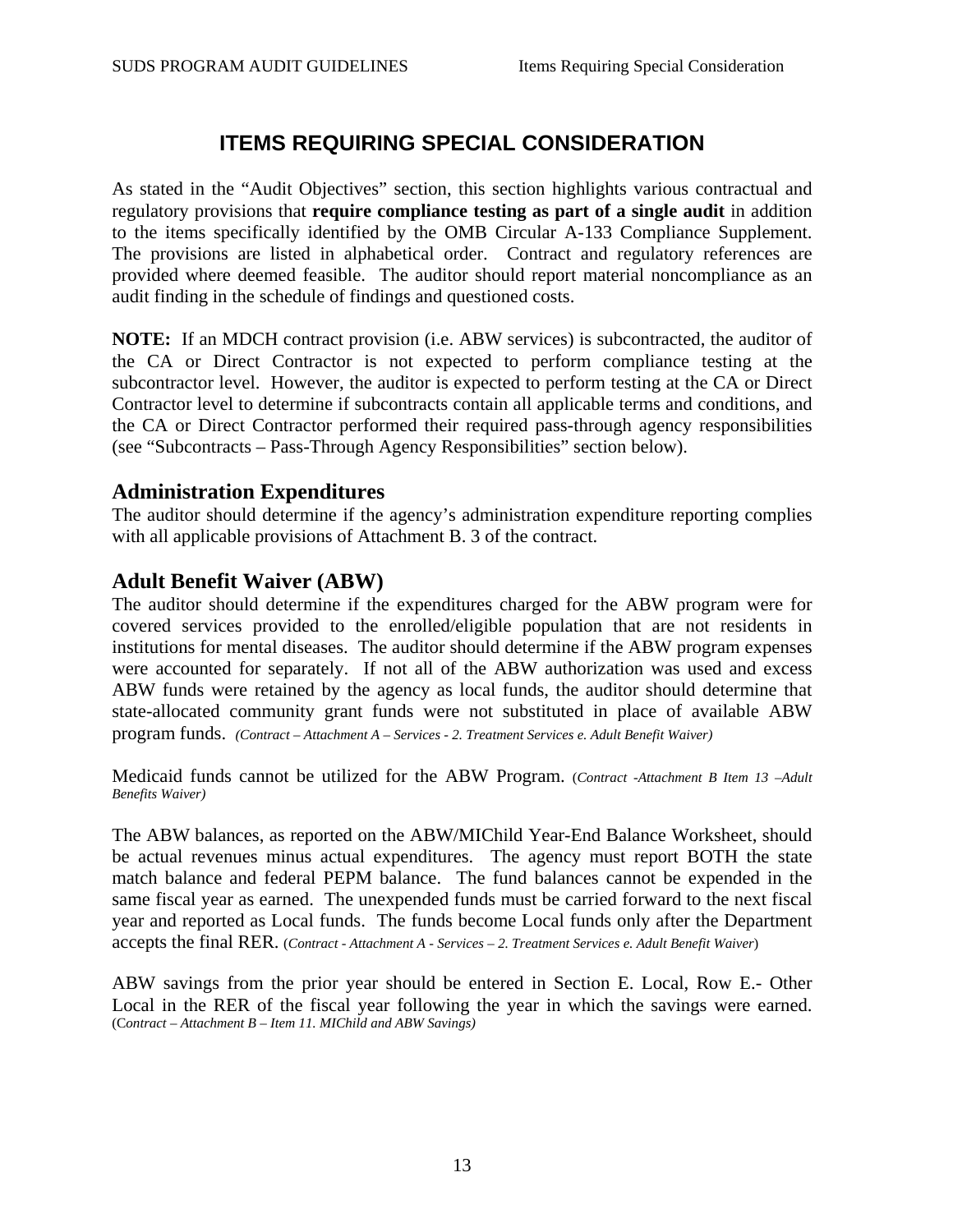<span id="page-15-0"></span>The auditor should determine if the agency provided the required general fund match. The Federal and State ABW percentages for each fiscal year will be updated, as needed, by MDCH on an annual basis or as rates change. (*Contract -Attachment B – Item 13. Adult Benefits Waiver)*

### **Budget Amendments and Revisions**

The auditor should determine if budget amendments and revisions complied with contractual provisions. (C*ontract – Attachment B – Items 4. and 5.)*

To change the amount (up or down) of any state-administered fund source in Section A of the Revenues and Expenditures Report (RER), or Total Agreement Amount, a budget amendment is required and must be submitted to MDCH for approval by the due date annually set by MDCH.

To move state-administered funds between expenditure budgets, a budget revision is needed. The contract allows certain limited discretionary budget revisions without prior MDCH approval, but MDCH contract manager must be notified by e-mail. All discretionary revisions must be reported on the final RER. Other revisions require advance MDCH approval. (*Contract -Attachment B – Item 5*)

The auditor must use approved or otherwise properly amended/revised budget amounts when completing Supplemental Audit Schedules A and B.

### **Debarment and Suspension**

The auditor should determine if the agency verified its employees and subcontractors were not debarred, suspended, proposed for debarment, declared ineligible, or voluntarily excluded from covered transactions by any federal department or contractor; or received certifications of such by subcontractors. *(Contract - Part II. Section III. D. 1*)

### **Equipment Purchases**

The auditor should determine if the agency has properly acquired and accounted for equipment purchases.

Agencies must comply with the procurement standards set forth in OMB Circular A-102 or A-110, as applicable. *(Contract – Part II, Section III. H.)*

Costs charged to the SUDS Program for equipment purchases must comply with the applicable cost principles. *(Contract – Part II, Section III. A.)*

For any contract containing Attachment B.2 (Equipment Inventory Schedule), equipment purchases must be included in the budget and approved as evidenced in the Equipment Inventory Schedule for them to be an allowable cost supported in whole or in part with SUDS Program funds. *(Contract - Part I, Section 2. B.)*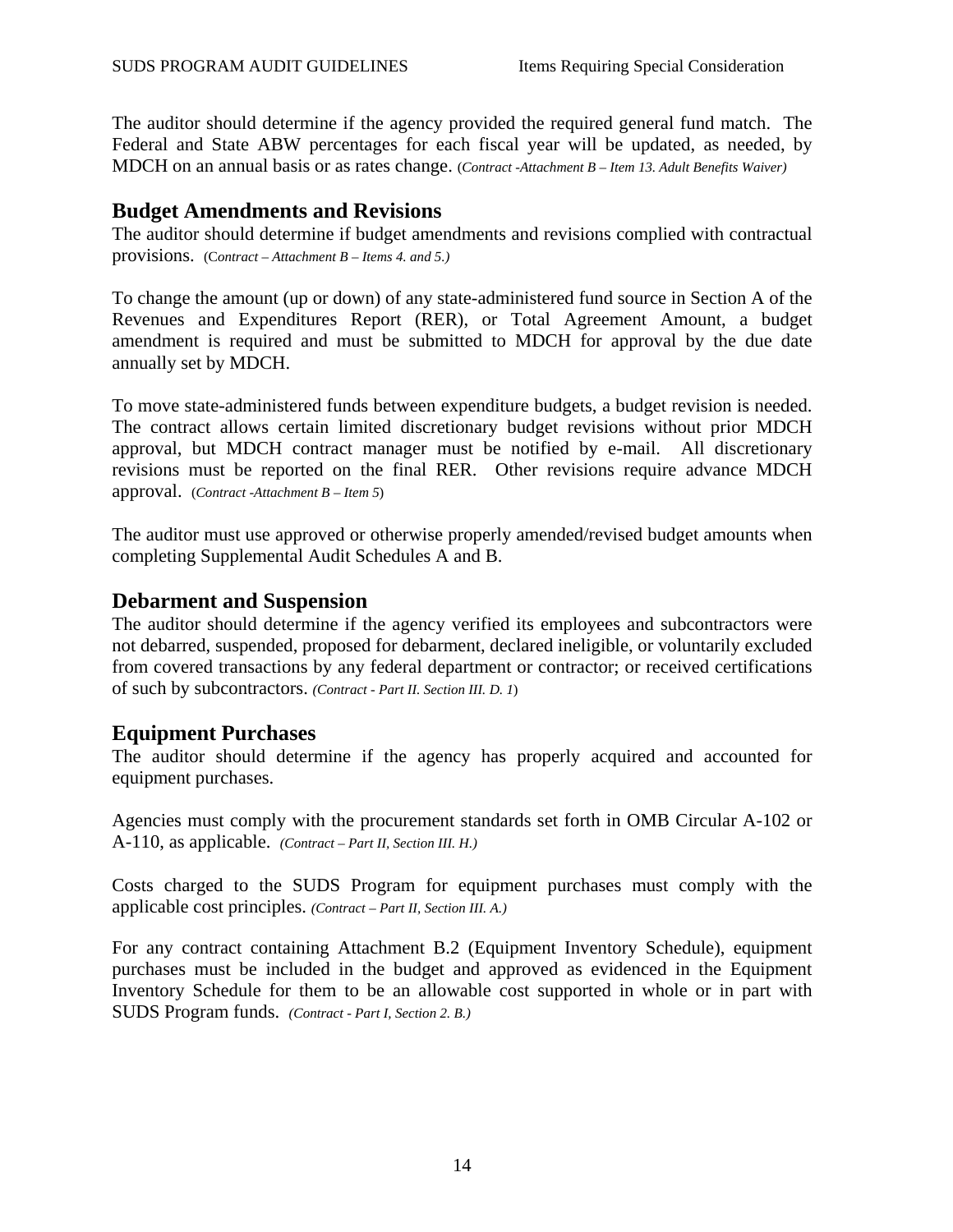### <span id="page-16-0"></span>**Expenditure Reporting**

The auditor should determine if the agency's expenditures reported on the Revenue and Expenditure (RER) Report comply with applicable OMB Circular cost principles and contract provisions. Any reported expenditures that do not comply with the applicable OMB Circular cost principles or contract provisions should be deducted from "audited costs" on Schedules A and B.

OMB Circular A-87 (located at 2 CFR, Part 225) is applicable to agencies that are local government entities, and OMB Circular A-122 (located at 2 CFR, Part 230) is applicable to agencies that are non-profit entities. *(Contract – Part II, Section III. A.)*

Generally, OMB Circular cost principles require that for costs to be allowable they must meet the following general criteria:

- a. Be necessary and reasonable for proper and efficient performance and administration of the grant.
- b. Be allocable to the grant under the provisions of the applicable OMB Circular. (\*)
- c. Be authorized or not prohibited under State or local laws or regulations.
- d. Conform to any limitations or exclusions set forth in the applicable OMB Circular, other applicable laws and regulations, or terms and conditions of the grant and agreement.
- e. Be accorded consistent treatment. (\*\*)
- f. Be determined in accordance with generally accepted accounting principles.
- g. Not be included as a cost or used to meet cost sharing or matching requirements of any other Federal award in either the current or a prior period.
- h. Be the net of all applicable credits.
- i. Be adequately documented.
- \* Agencies cannot bill the community grant for Medicaid eligible services**.**
- Agencies must use the same method to allocate costs to Medicaid and non-Medicaid services.

All reported expenditures must be traceable to the agency's general ledger, and adequately supported. The reported revenues and expenditures must be actual on the final RER of the fiscal year and must be consistent with Generally Accepted Accounting Principles (GAAP). Budgets and expenditures, as reported on the RER details pages, must correctly total to the RER Composite Page. (*Contract -Attachment B – Item 1. Reporting Revenues & Expenditures)*

If an accounts payable is not liquidated by December 31, the associated expenditure is not allowable unless properly extended according to contract terms. *(Contract – Attachment B – Final Year-End Reporting)*

Reimbursements to **subcontractors** must be supported by a valid subcontract and adequate, appropriate supporting documentation on costs and services. *(Contract – Part II, Section III. G. 4.)*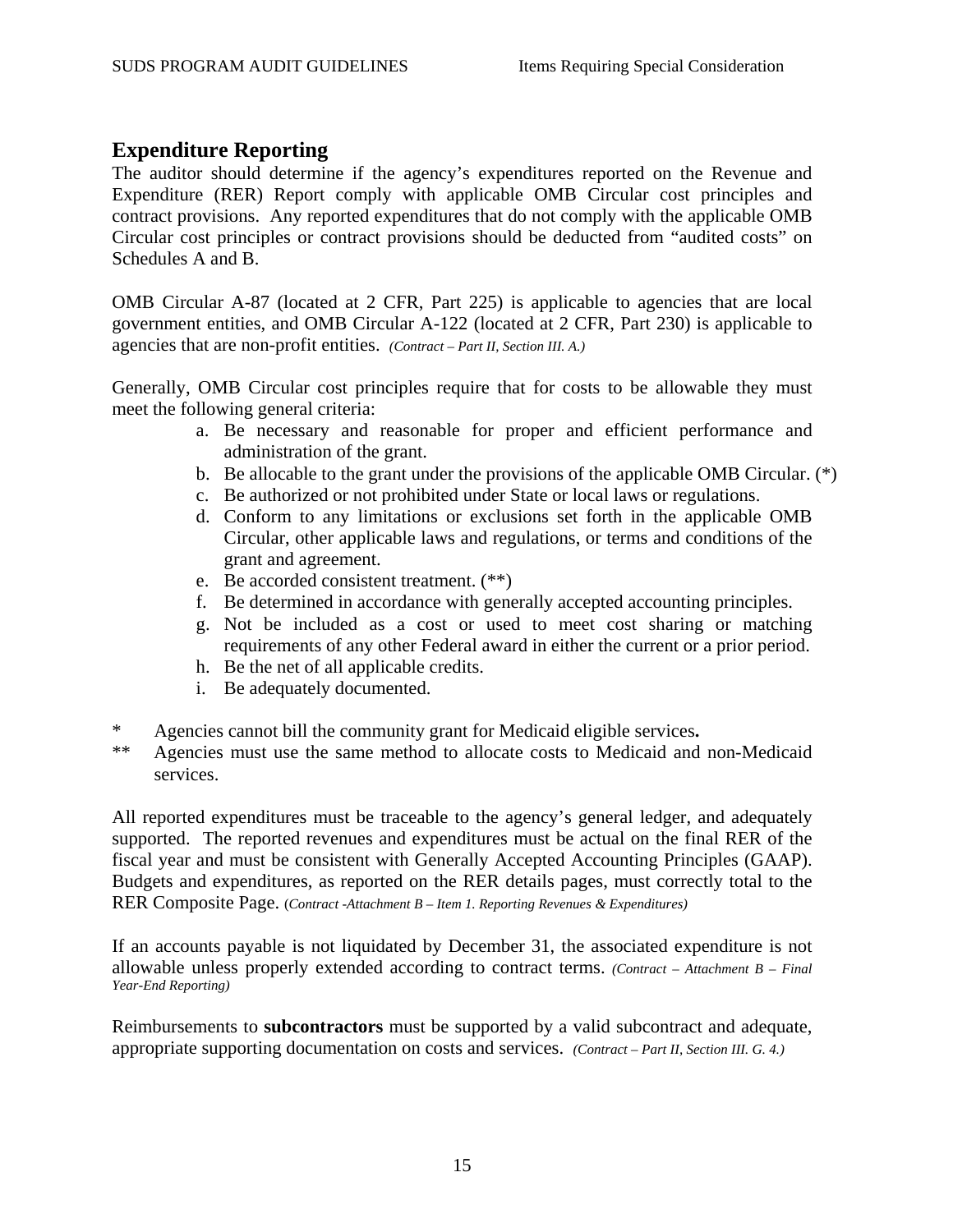<span id="page-17-0"></span>Reported costs for **less-than-arms-length transactions** must be limited to underlying cost. For example, the agency may rent their office building from the agency's board member/members, but rent charges cannot exceed the actual cost of ownership if the lease is determined to be a less-than-arms-length transaction. Guidance on determining less-thanarms-length transactions is provided in OMB Circulars A-87 and A-122.

Financing of media campaigns is allowed if approved in advance and in writing by MDCH. *(Contract – Attachment A – Administrative and Financial – 12. Media Campaigns)*

Community grant funds shall NOT be used for the following purposes (*Contract – Attachment A – General – 3. SAPT Block Grant Requirements and Applicability to State Funds)*:

- a. Inpatient hospital services except under condition specified in federal law.
- b. Cash payments to intended recipients of services.
- c. Purchase or improve land; purchase, construct, or permanently improve (other than minor remodeling) any building or any other facility; or purchase major medical equipment.
- d. Satisfy any requirement for the expenditure of non-Federal funds as a condition for the receipt of Federal funding.
- e. Provide individuals with hypodermic needles or syringes so that such individuals may use illegal drugs.
- f. Enforce State laws regarding the sale of tobacco products to individuals under the age of 18.
- g. Pay the salary of an individual at a rate in excess of Level I of the Federal Executive Schedule, or approximately \$186,600 (for full time).

Funds made available through MDCH shall not be made available to hospitals which refuse, solely on the basis of an individual's substance use disorder, admission or treatment for emergency medical conditions. *(Contract - Attachment A – Administrative and Financial – 6. Subcontracts with Hospitals)*

Communicable Diseases Funds shall not be used to purchase primary health care unless MDCH approves such use in writing. *(Contract - Attachment A – Administrative and Financial 10. Reimbursement for Primary Health Care with CD Funds)*

### **Fees and Collections (Collection and Reporting)**

The auditor should determine if the agency has made reasonable efforts to collect  $1<sup>st</sup>$  and  $3<sup>rd</sup>$ party fees where applicable. Any under recoveries of otherwise available fees resulting from failure to bill for eligible services must be excluded from reimbursable expenditures. *(Contract – Part II, Section I. B.)*

The auditor should determine if the agency has properly reported all fees and collections (e.g. determine if all fees and other 3rd party reimbursements were properly reported on the RER as instructed in the contract). The agency is required to report all fees and collections revenue received by the agency as well as all fees and collections revenue received and reported by its subcontracted services providers on the Revenue and Expenditures Report Form. *(Contract – Attachment A, Administrative and Financial – 2. Reporting Fees and Collections Revenues)*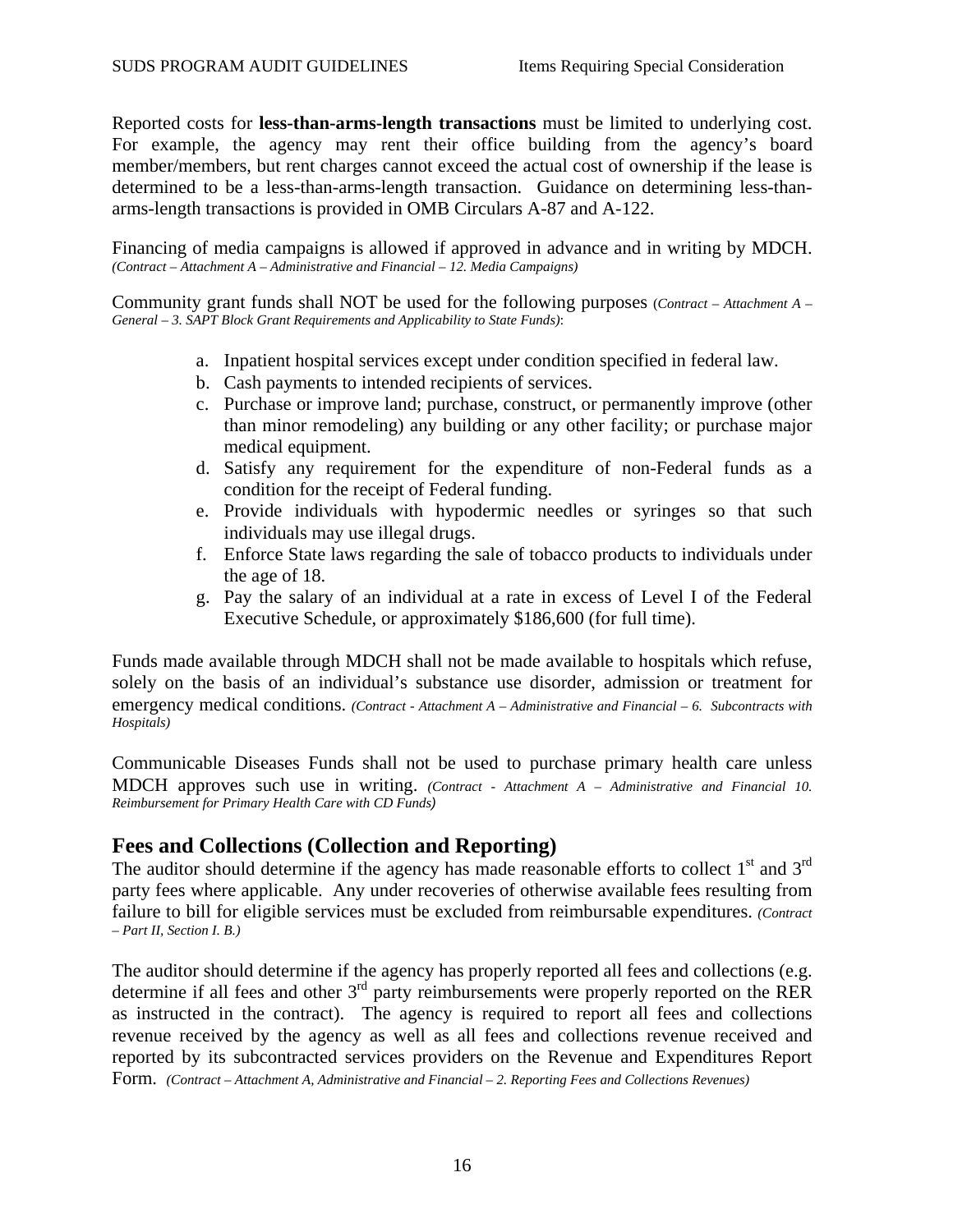<span id="page-18-0"></span>All fees and collections reported on the RER need to be verified with the agency's records. The portion of fees and collections revenue reported and actually received by the agency needs to be traced and agreed to the agency's general ledger. The portion of fees and collections revenue received and reported by subcontracted services providers, and reported by the agency on the RER (subcontractor revenue not actually received by the agency but reported by the agency on the RER), needs to be traced and agreed to the underlying agency records used to prepare this information (i.e. Care Net).

The Audited Expenditures column on Schedule A should include all verified information (including the portion of reported fees and collections revenue received and reported by subcontracted service providers, but not actually received by the agency and recorded on their general ledger.) Schedule B should reconcile to Schedule A, and should include all verified information (including the portion of reported fees and collections revenue received and reported by subcontracted service providers, but not actually received by the agency and recorded on their general ledger.) The variances between the Supplemental Schedules and the audited financial statements created by including fees and collections not actually received by the agency should be explained in footnotes to the Schedules.

"Fees and collections" are defined in the Administrative Rules (*Rule 325.4151*), and include only those fees and collections that are associated with services paid for by the agency. *(Contract – Attachment A - Administrative and Financial -1. Match Rules)* 

Agencies may not charge Medicaid, ABW, and MIChild beneficiaries co-pays or fees.

Food stamp revenue, in conjunction with residency, should be reported in Fees and Collections-Section F on the initial and final RERs. (*Contract -Attachment B. Item 9. –Reporting Fees and Collections*)

### **Indirect Costs**

The auditor should determine if the agency's reported indirect costs and the allocation methodology comply with applicable OMB Circular cost principles, and if the agency completed and submitted the required Certificate of Central Cost Allocation Plan to MDCH. Any reported indirect costs that do not comply with the applicable OMB Circular cost principles should be deducted from "audited costs" on Schedules A and B with a resulting "questioned cost."

OMB Circular A-87 is applicable to agencies that are local government entities, and OMB Circular A-122 is applicable to agencies that are non-profit entities.*(Contract – Part II, Section III. A.)*

OMB Circular cost principles require that indirect costs be distributed to benefited cost objectives on bases that will produce an equitable result in consideration of relative benefits derived. Therefore, indirect costs must be equitably distributed to all programs that benefit. In other words, the SUDS Program, Medicaid, ABW and MI Child must each be charged their proportionate share of indirect costs (e.g. administration and facilities). The requirements for cost allocation plans and indirect cost rates are detailed in OMB Circulars A-87 and A-122.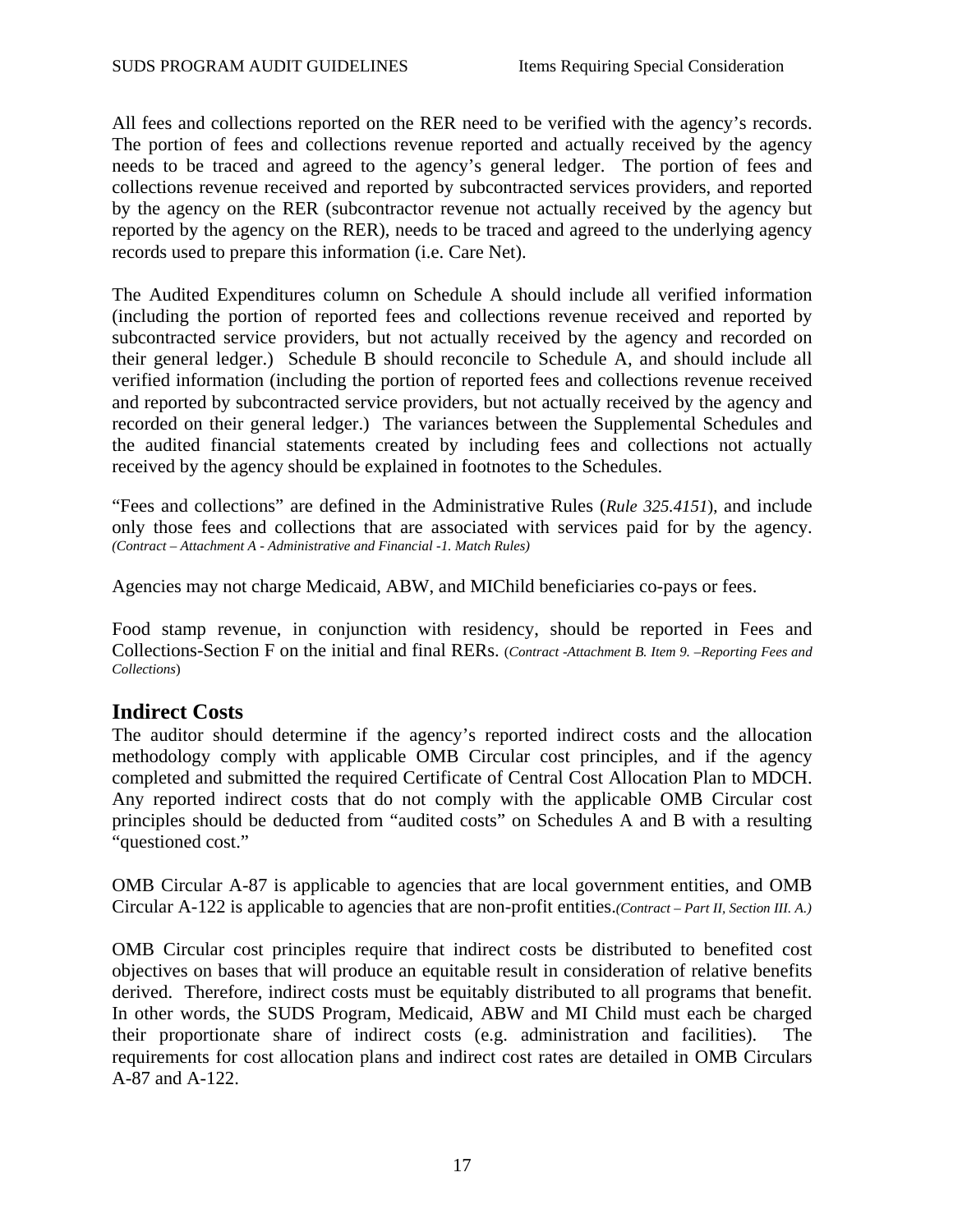<span id="page-19-0"></span>When there is a central cost allocation, the agency must submit to MDCH via the Electronic Grants Administration and Management System (EGrAMS), on agency letterhead, a Certificate of Central Cost Allocation Plan whenever a central cost allocation is introduced or is revised, or every two years, whichever is sooner. (*Contract – Attachment B – Item 2. Administrative Budgets and Expenditures)*

### **Match Requirement**

The auditor should determine if the agency met the contractual local match requirement.

Administrative Rules 325.4151 through 325.4153 (promulgated pursuant to Section 6213 of Public Act No. 368 of 1978, as amended) define allowable match and require that coordinating agency program budgets include allowable match funds equal to not less than 10% of the total program budget, less direct federal and other state funds.

The match requirement applies both to budgeted funds and actual expenditures. *(Contract – Attachment A – Administrative and Financial – 1. Match Rules)*

"Fees and collections" as defined in the Rule include only those fees and collections that are associated with services paid for by the CA. *(Contract – Attachment A – Administrative and Financial – 1. Match Rules)*

If the coordinating agency does not comply with the match requirement, or cannot provide reasonable evidence of compliance, MDCH may withhold payment or recover payment in an amount equal to the amount of the match shortfall. (*Contract – Attachment A - Administrative and Financial – 1. Match Rules)*

### **MIChild**

The auditor should determine if the expenditures charged for the MIChild program were for services provided to eligible children for medically necessary substance abuse services, the services were covered under the MIChild program, and the MIChild program expenses were accounted for separately. If not all of the MIChild authorization was used and excess MIChild funds were retained by the agency as local funds, the auditor should determine that state-allocated community grant funds were not substituted in place of available MIChild Program funds. *(Contract – Attachment A – Services – 2. Treatment Services d. MIChild)*

The MIChild balances as reported on the ABW/MIChild Year-End Balance Worksheet must be actual revenues minus actual expenditures for both State and Federal funds. The unexpended balances cannot be expended in the same year as earned. These unexpended funds must be carried forward to the next fiscal year and reported as Local funds. MIChild savings from the prior year should be entered in Section E. Local, Row E. 3.- Other Local in the RER. The funds become Local only after the Department accepts the final RER. *(Contract – Attachment A – Services – 2. Treatment Services d. MIChild; Attachment B –Item 11. MIChild and ABW Savings )*

The auditor should determine if the agency provided the required general fund match. The Federal and State MIChild percentages for each fiscal year will be updated as needed, by MDCH on an annual basis or as rates change. (*Contract – Attachment B Item 14. MIChild )*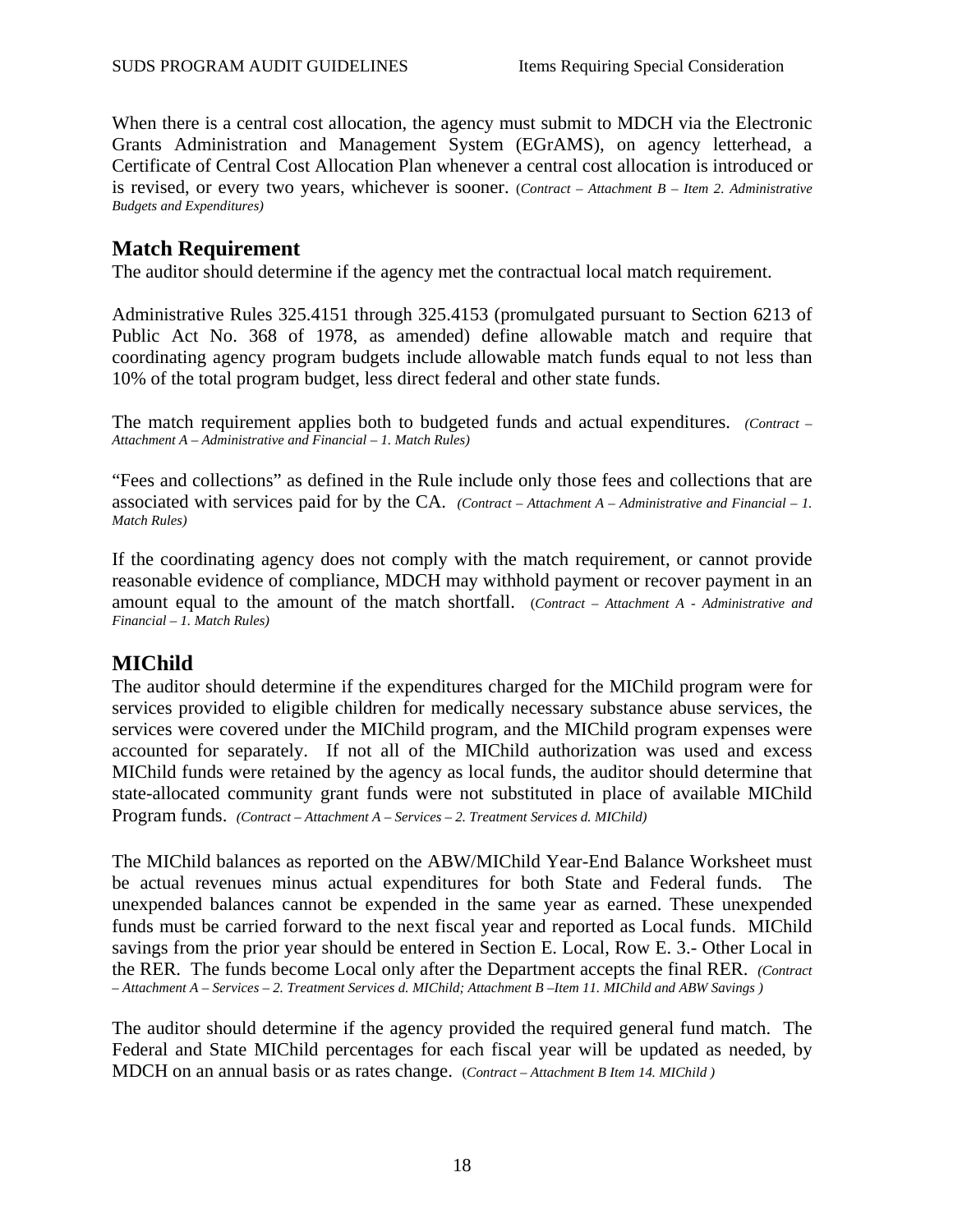### <span id="page-20-0"></span>**Sliding Fee Scale**

The auditor should determine if the agency's sliding fee scale is applied to all persons (except Medicaid, MIChild, and ABW recipients) seeking treatment. If the agency opts to apply the fees to Access Management Services, the same sliding fee scale must be used.

The auditor should determine if the agency reviews individuals' financial information annually or at a change in an individual's financial status, whichever occurs sooner. *(Contract - Attachment A – Administrative and Financial – 4. Sliding Fee Scale)* 

#### **Subcontracts**

The auditor should determine if the agency has properly awarded and managed subcontracts. **The following subsections address various requirements relating to subcontracts**:

#### **Classification between Subrecipient and Vendor**

The auditor should determine if the agency properly classified their payments to contractors as Federal awards to subrecipients, or payments for goods and services to a vendor according to the guidance provided in Sections .210 (b) and (c) of OMB Circular A-133.

#### **Procurement Standards**

The auditor should determine if the agency complied with the procurement standards set forth in either OMB Circular A-102 or OMB Circular A-110, as applicable, to ensure that materials and services are obtained in an effective manner and in compliance with the provisions of applicable Federal statutes and executive orders. *(Contract - Part II, Section III. H. Procurement)* 

#### **Timely Execution of Complete Subcontracts**

The auditor should determine if there was a subcontract executed **prior** to the initiation of any subcontracted activity, and if the subcontract required the subcontractor to comply with all applicable terms and conditions of the agreement between the agency and MDCH. Any billing or reimbursement request for subcontract costs must be supported by a valid subcontract and adequate source documentation on costs and services. *(Contract - Part II, Section III. G. Subcontracts)*

#### **Same Rates for Medicaid and Community Grant**

The auditor should determine if the Agency paid the same rate when purchasing the same service from the same provider, regardless of whether the services were paid for by Community Grant funds, Medicaid funds, or other Department administered funds, including Adult Benefit Waiver and MIChild funds. (*Contract – Attachment A – Administrative and Financial – 9. Reimbursement Rates for Community Grant, Medicaid and Other Services)*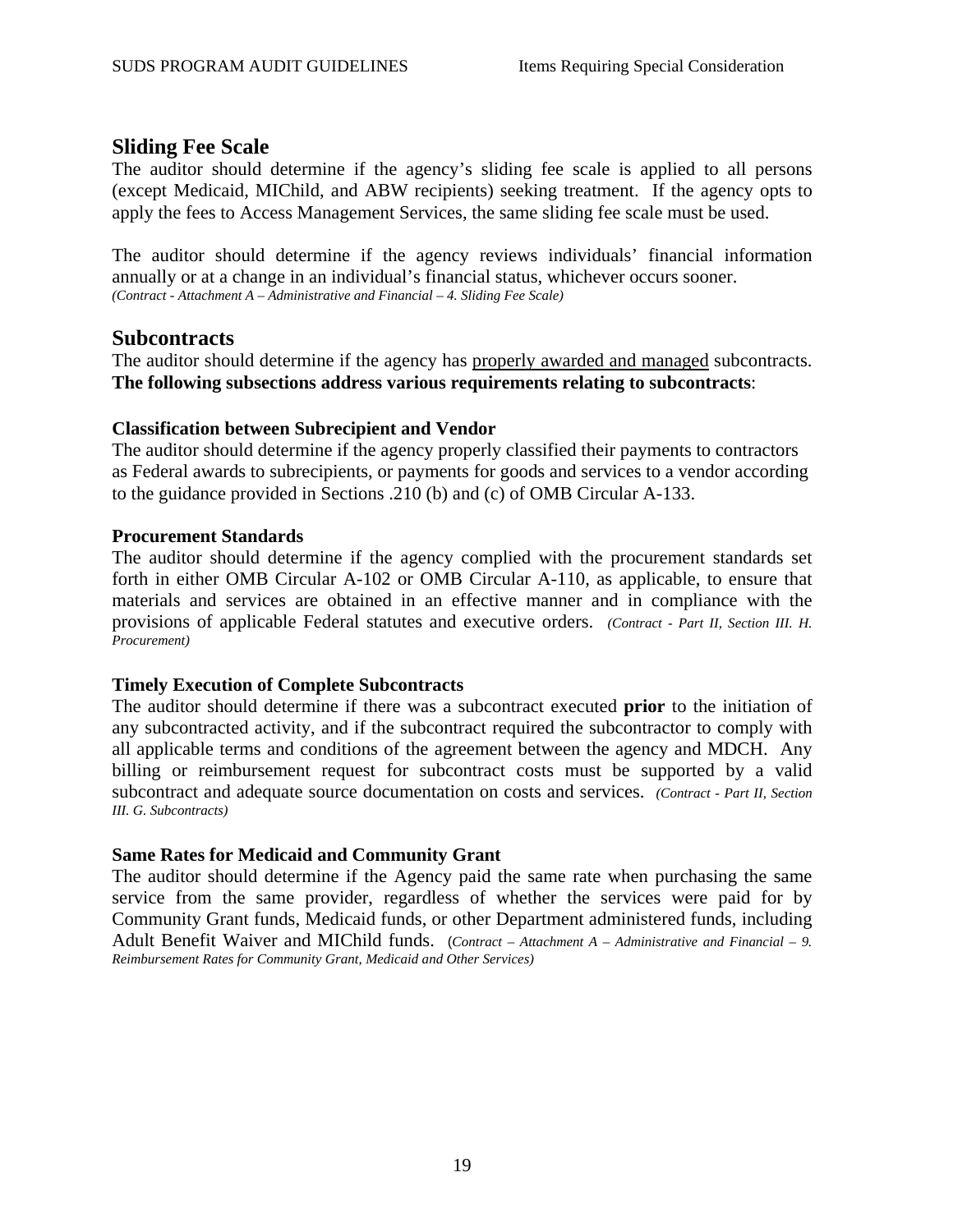#### **Fixed Unit Rates**

The auditor should determine if the Agency's rate setting complied with contractual provisions. Rate setting must be consistent with criteria in OMB Circular A-87 or A-122, whichever is applicable. Federal cost principles (OMB Circular A-87 or A-122) must be used as a guide in the pricing of fixed price arrangements. (*Contract – Attachment A – Administrative and Financial – 14.b. Documentation of How Fixed Unit Rates Were Established)*

#### **Retention of Subcontractor Information**

The auditor should determine if the agency complied with the record retention requirements relating to subcontractors. The agency must retain budgeting information for each service, documentation on the establishment of fixed unit rates, indirect cost documentation, Equipment Inventory Schedule (where applicable), and fidelity bond documentation*. (Contract - Attachment A – Administrative and Financial – 14. Subcontractor Information to be Retained at the CA)*

#### **Pass-Through Agency Responsibilities**

The auditor should determine if the Agency complied with their pass-through responsibilities. For Federal awards (as defined by OMB Circular A-133) passed through to subrecipients (as defined by OMB Circular A-133), agencies must (*OMB Circular A-133, Section .400 (d))*:

- a. Advise subcontractors of requirements imposed on them by Federal laws, regulations, and the provisions of contracts or grant agreements;
- b. Ensure that any executed subcontract allows the agency access to the records and financial statements of the subcontractor as necessary;
- c. Inform subcontractors of CFDA title and number, award name and number, and name of Federal agency for Federal awards passed through to subcontractors;
- d. Monitor the activities of subcontractors (including those below the single audit threshold) as necessary to ensure that Federal awards are used for authorized purposes in compliance with laws, regulations, and the provisions of contracts as required by OMB Circular A-133, Section .400(d)(3);
- e. Ensure that each of the subcontractors comply with the applicable audit requirements:
- f. Require timely submission of subcontractor audit reports to the agency; and
- g. Review subcontractors' audit reports and issue a management decision on audit findings within six months after receipt of the subcontractor's audit report and ensure that the subcontractor takes appropriate and timely corrective action as required by Section .400(d)(5) of OMB Circular A-133.

The auditor should determine if the agency developed a subrecipient monitoring plan that addresses "during the award monitoring" of subrecipients. The subrecipient monitoring plan should include a risk-based assessment to determine the level of oversight, and monitoring activities such as reviewing financial and performance reports, performing site visits, and maintaining regular contact with subrecipients. *(Contract – Part II, Section I. H. Subrecipient/Vendor Monitoring)*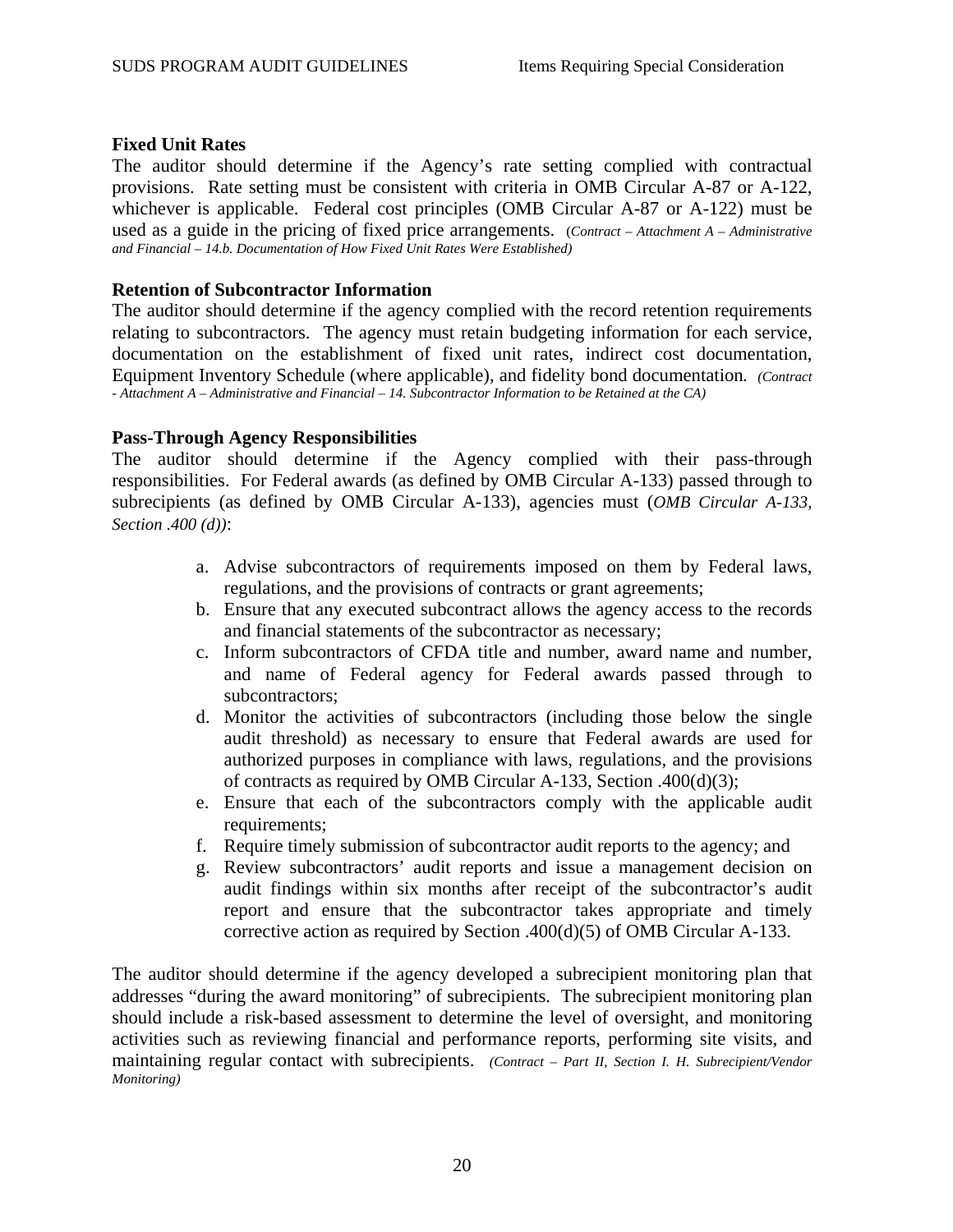#### **Vendor Contract Responsibilities**

The auditor should determine if the Agency ensured the procurement, receipt, and payment for goods and services to vendors complied with laws, regulations, and the provisions of contracts or grant agreements. (*OMB Circular A-133, Section .210 (f))*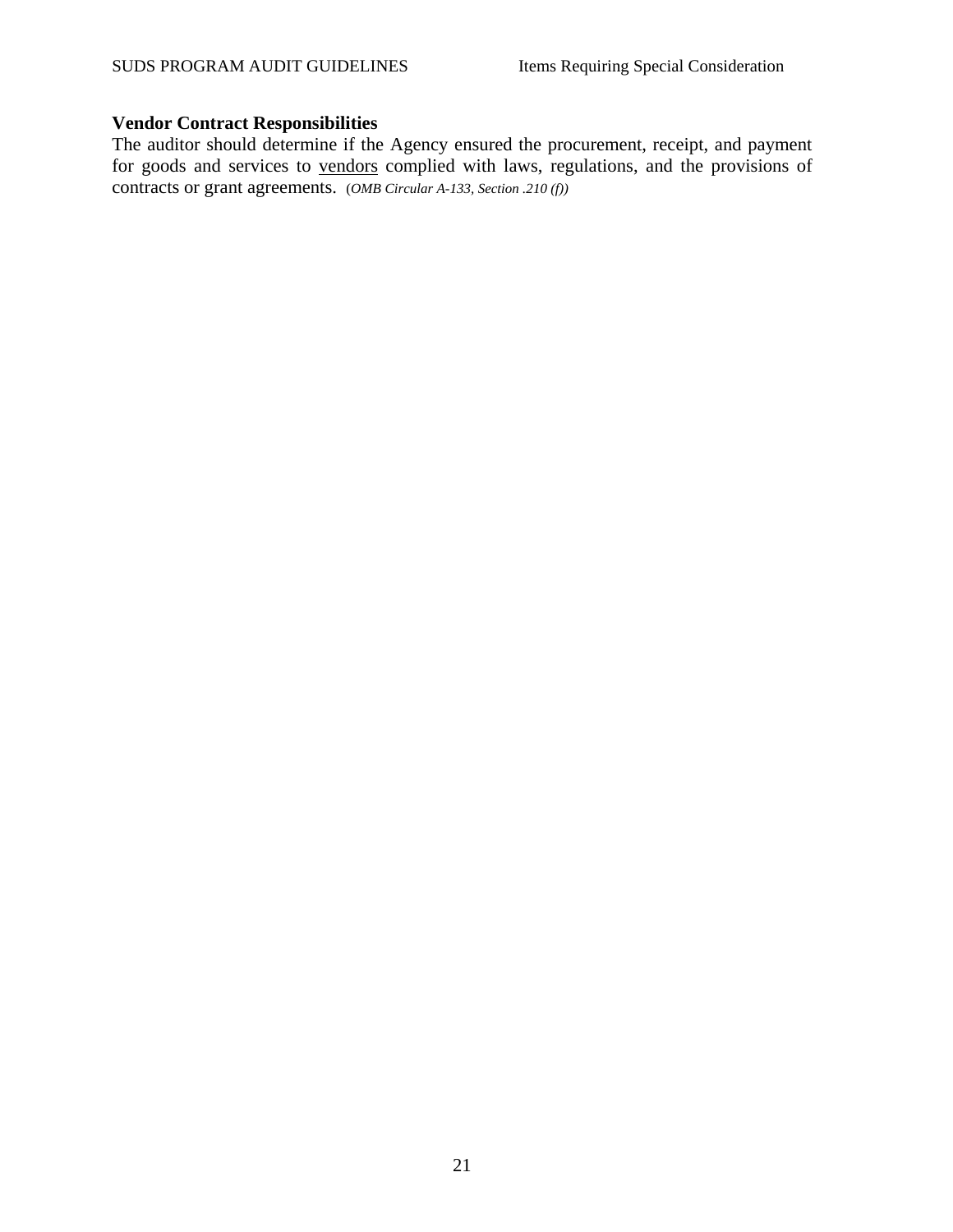## **SUPPLEMENTAL AUDIT SCHEDULES A & B**

### <span id="page-23-0"></span>**Schedule A – Schedule of Budgeted, Reported and Audited Amounts**

As stated previously, the objectives of the Supplemental Audit Schedule A are to confirm that the revenue and expenditure amounts reported by the agency are actual, supported by the agency's records, allowable, appropriate, in compliance with the cost principles of OMB Circular A-87 or A-122 as applicable, and within the budget limits; identify variances between reported and audited amounts; identify MDCH overpayments; and determine compliance with the contractual/regulatory local match requirement.

Following the same format as the RER Report, the auditor must record the budgeted amounts, reported amounts, audited amounts, and variances between the audited and reported amounts (with explanations) on Schedule A. Additionally, the auditor must record eligible local match funds in the final local match column, determine the local match required amount, and calculate the local match shortfall or excess. Finally, the auditor must determine the amount billable to MDCH, actual MDCH payments, and any MDCH overpayment or underpayment. If the entity's fiscal year is different than the contract period, the schedule must represent the contract period. The schedule must be prepared on the full accrual basis. A sample Schedule A is attached to these guidelines.

The following provides greater detail for completing various sections of Schedule A:

| Budgeted column:                    | Amounts must be drawn from the <b>final</b> budget agreement.                                                                                                                                                                                                                                                                                                                                                                                                                                                                          |
|-------------------------------------|----------------------------------------------------------------------------------------------------------------------------------------------------------------------------------------------------------------------------------------------------------------------------------------------------------------------------------------------------------------------------------------------------------------------------------------------------------------------------------------------------------------------------------------|
| Reported column:                    | Amounts must be drawn from the agency's final year end RER<br>submitted to MDCH.                                                                                                                                                                                                                                                                                                                                                                                                                                                       |
| <b>Audited Expenditures</b>         |                                                                                                                                                                                                                                                                                                                                                                                                                                                                                                                                        |
| column:                             | Amounts must represent audited expenditures by funding source<br>that are supported by the agency's records and adjusted as needed<br>for any reallocations and/or unallowable items (costs that do not<br>comply with applicable OMB Circular cost principles or<br>contractual provisions). Note that an adjustment to one funding<br>source (e.g. increase in fees and collections from the reported<br>amount) may warrant an adjustment to another funding source (e.g.<br>decrease in community grant from the reported amount.) |
| Variance column:                    | Amounts must represent variances between audited and reported<br>Footnotes explaining each variance must be<br>amounts.<br>provided.                                                                                                                                                                                                                                                                                                                                                                                                   |
| <b>Local Match Funds</b><br>column: | Amounts must represent allowable local match funds as defined in<br>the Administrative Rules (R325.4152) and the contract.                                                                                                                                                                                                                                                                                                                                                                                                             |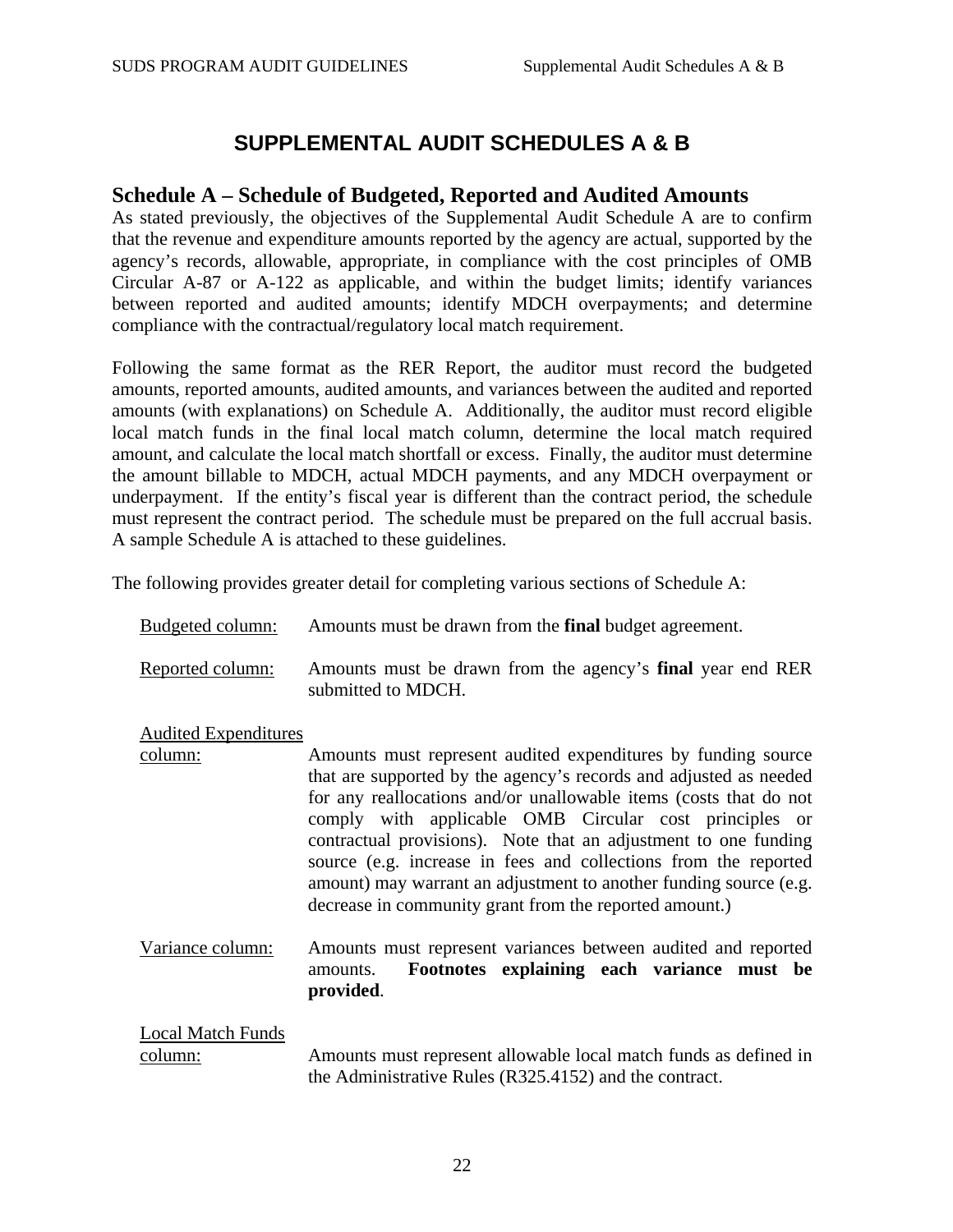<span id="page-24-0"></span>

| Amount Billable to<br>MDCH:        | Amount is the subtotal of Section A (audited amount).                                                                                                                                                                                                                                                                                                                                                                                                                                                                                |
|------------------------------------|--------------------------------------------------------------------------------------------------------------------------------------------------------------------------------------------------------------------------------------------------------------------------------------------------------------------------------------------------------------------------------------------------------------------------------------------------------------------------------------------------------------------------------------|
| <b>Total MDCH</b>                  | Amount must represent MDCH payments for the contract period                                                                                                                                                                                                                                                                                                                                                                                                                                                                          |
| <u>Payments:</u>                   | only.                                                                                                                                                                                                                                                                                                                                                                                                                                                                                                                                |
| $(Overpayment)$ /<br>Underpayment: | Amount represents the difference between the amount billable to<br>MDCH and the amount previously paid by MDCH. If MDCH has<br>made an overpayment, the funds are due back to MDCH. If<br>MDCH has made an underpayment, the funds will not be paid by<br>MDCH due to the fact that the grant year is closed and no<br>additional federal or state funds are available. Additionally,<br>accurate reporting of costs within established timeframes is the<br>responsibility of the agency; subsequent amendments are not<br>allowed. |
| <b>Local Match</b>                 | Amount is calculated by applying 10% to the total expenditures                                                                                                                                                                                                                                                                                                                                                                                                                                                                       |
| <u>Requirement:</u>                | less Medicaid, ABW, MIChild, and Other Contracts & Sources.                                                                                                                                                                                                                                                                                                                                                                                                                                                                          |

The financial data included in Schedule  $\underline{A}$  must reconcile to the corresponding amounts reflected on Schedule B.

#### **Schedule B – Schedule of Expenditures and Funding Sources by Program**

As stated previously, the objectives of the Supplemental Audit Schedule B are to identify variances between reported and audited revenues and expenditures (by program), determine questioned costs (by program), monitor PA2 funds and ensure all entitled PA2 funds were received and recorded, reconcile PA2 funds to reported expenditures, monitor Medicaid managed care funds, and reconcile Medicaid managed care funds to reported expenditures. If the entity's fiscal year is different than the contract period, the schedule must represent the contract period. Additionally, the schedule must be prepared on the full accrual basis. A sample Schedule B is attached to these guidelines.

For each program category, the auditor must record the following:

| Budgeted column: | Amounts must be drawn from the <b>final</b> budget agreement.     |
|------------------|-------------------------------------------------------------------|
|                  | Note that ABW and MIChild rows include both Federal and State     |
|                  | funds (previously included Federal only).                         |
| Reported column: | Amounts must be drawn from the agency's <b>final</b> year end RER |
|                  | submitted to MDCH.                                                |
|                  | Note that ABW and MIChild rows include both Federal and State     |
|                  | funds (previously included Federal only).                         |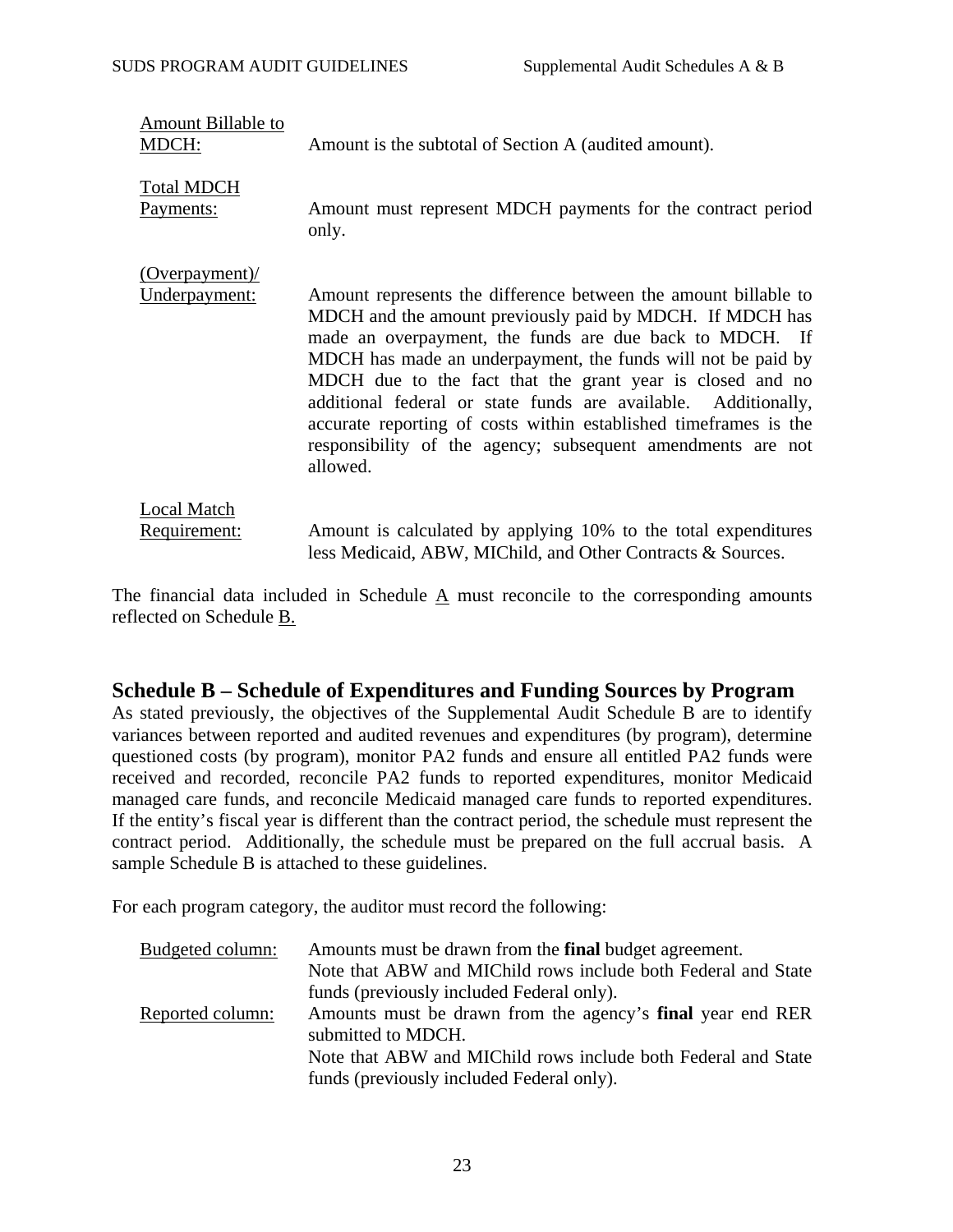Audited Expenditures

column: The "Gross Amount" column must represent total audited expenditures for the specific program category that are supported by the agency's records and adjusted as needed for any reallocations and/or unallowable items (costs that do not comply with applicable OMB Circular cost principles or contractual provisions). The Medicaid and fees used to support the expenditures are recorded and deducted from the gross amount to determine the net audited expenditures. Note that ABW and MIChild rows include both Federal and State

funds (previously included Federal only).

Audited Funding

Sources: The audited amount of each funding source for each program category is recorded.

> The ABW and MIChild rows include both Federal and State funds (previously included Federal only). Accordingly, State Agreement funds used to support ABW or MIChild Programs must be recorded in the applicable rows.

> Schedule B should include the entire MIChild and ABW fund amount received by the coordinating agency. Funds received in excess of expenditures will show as a questioned cost, but a footnote should explain that this is retained as local funds according to contract provisions.

Note that PA2 funds cannot be used for administration.

Variance (Audited-Reported): This column represents the difference between audited gross expenditures and reported gross expenditures.

Questioned Cost: (Expenditures –

Funding): This column represents the difference between audited expenditures (net of Medicaid and fees) and audited funding sources.

The Reconciliation of PA2 Funds must show the beginning balance, PA2 funds received from the county(ies) in the current year, current year expenditures of PA2 funds (must agree with audited PA2 funds shown on Schedules A  $\&$  B), and the ending balance. Note that the beginning fund balance should reconcile to the previous fiscal year's ending balance, and any variances should be explained. If PA2 funds were not received and/or expended during the fiscal year, the applicable areas should be reflected as zero with the beginning and ending balances updated accordingly.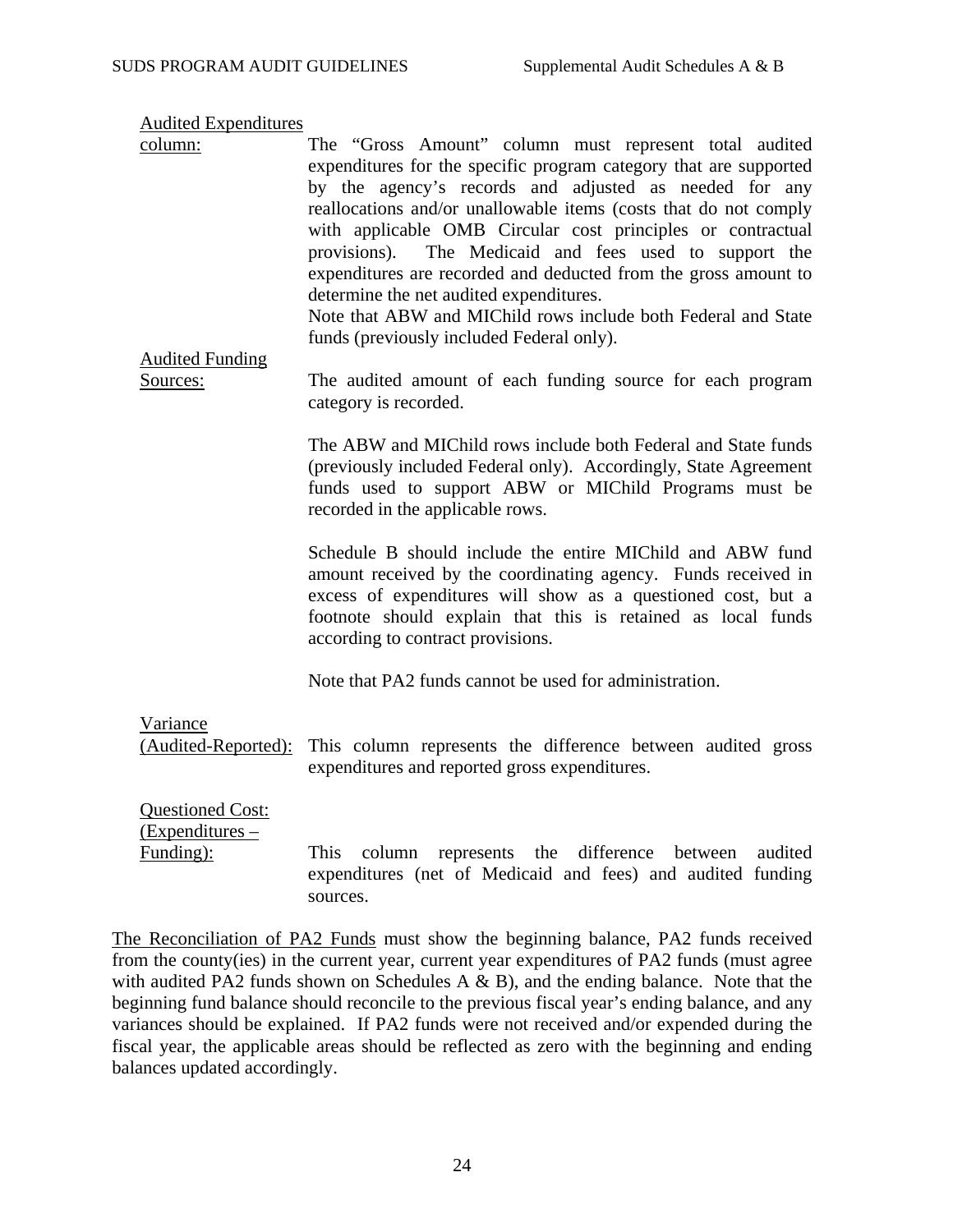**Any variance between the PA2 fund amount(s) the county(ies) is required to distribute to the coordinating agency according to the General Property Tax Act (MCL 211.24e(11)) and the amount actually received and recorded by the coordinating agency must be explained on Schedule B.** The amount that should be distributed is 50% of the amount shown on the Convention Facility Development Fund Distributions By County Report prepared by the Michigan Department of Treasury. If the amount recorded as funds received from the county(ies) in the current year does not agree with the Convention Facility Development Fund Distributions By County Report, provide explanations to allow for a reconciliation (e.g. amounts received and recorded after year end closing from specific county(ies), and/or amounts not distributed by specific county(ies)).

Interest earned on the PA2 fund balance should be included on Schedule A as "Other Local" if spent during the year. If earned but not spent during the year, the interest earned on the PA2 fund balance should be included in the "Reconciliation of PA2 Funds" on a separate line as an addition to the fund balance.

The Reconciliation of Medicaid Managed Care (PEPM) Funds must show current year PEPM payments received, Medicaid savings carried over from prior years, current year expenditures of Medicaid funds (must agree with audited Medicaid funds shown on Schedules A & B), Medicaid savings being carried forward (including prior year savings being carried forward again), and the lapse amount (amount to be returned to the grantee). Note that the Medicaid savings carried over from prior years should reconcile to the previous fiscal year's reported amount, and any variances should be explained. If Medicaid funds were not received and/or expended during the fiscal year, the applicable areas should be reflected as zero.

The financial data included in Schedule B must reconcile to the corresponding amounts reflected on Schedule A.

**Note: Electronic templates for Schedules A and B are provided to the financial contacts of each coordinating agency.**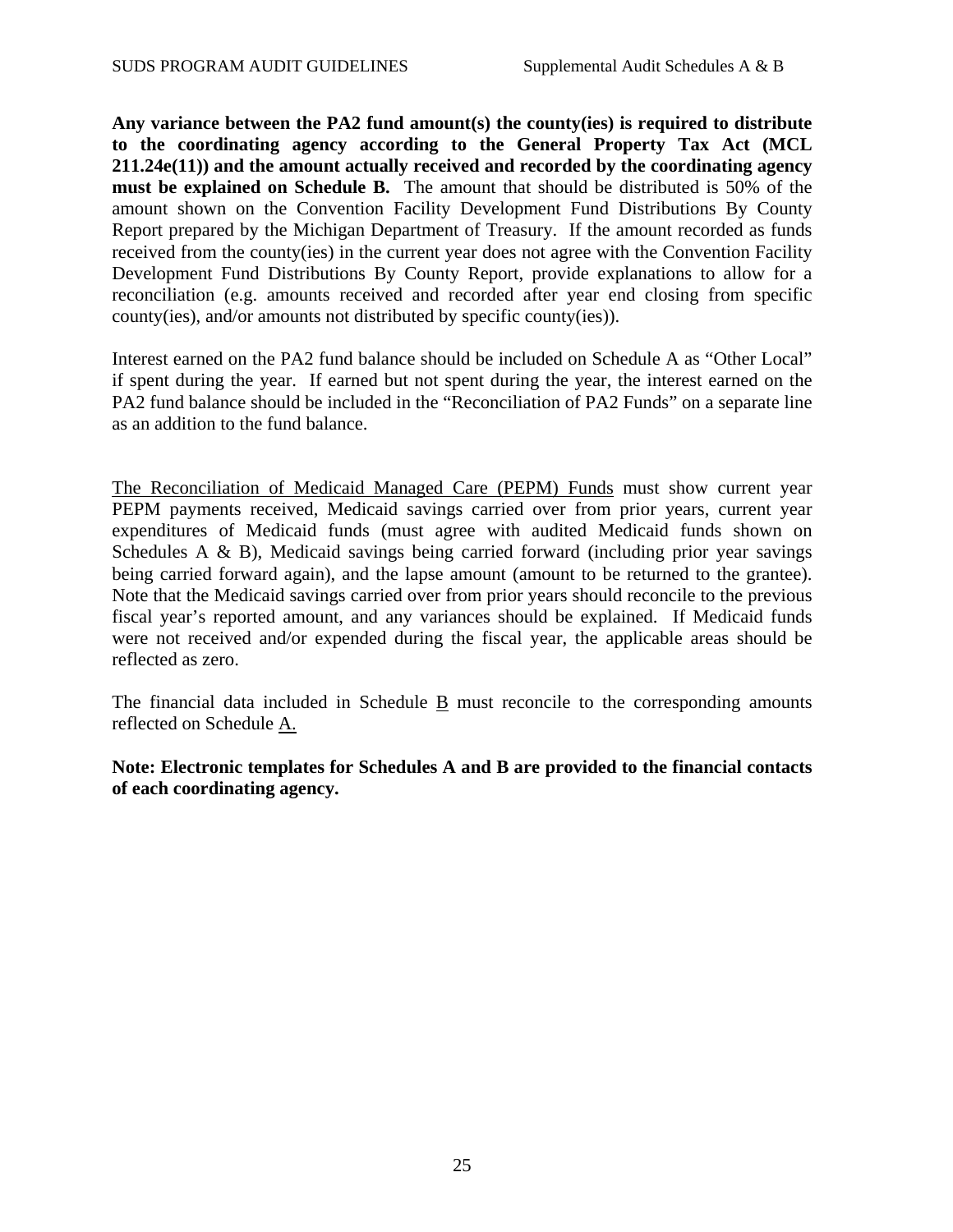## **MATERIAL WASTE OR LOSS**

<span id="page-27-0"></span>If during the course of the audit, the auditor finds material waste or loss (e.g. defalcations, theft, etc.), the auditor should promptly notify the agency and MDCH, or, if conditions warrant it, notification may only be to MDCH. Notification should also be made if the audited agency's records are found to be non-auditable.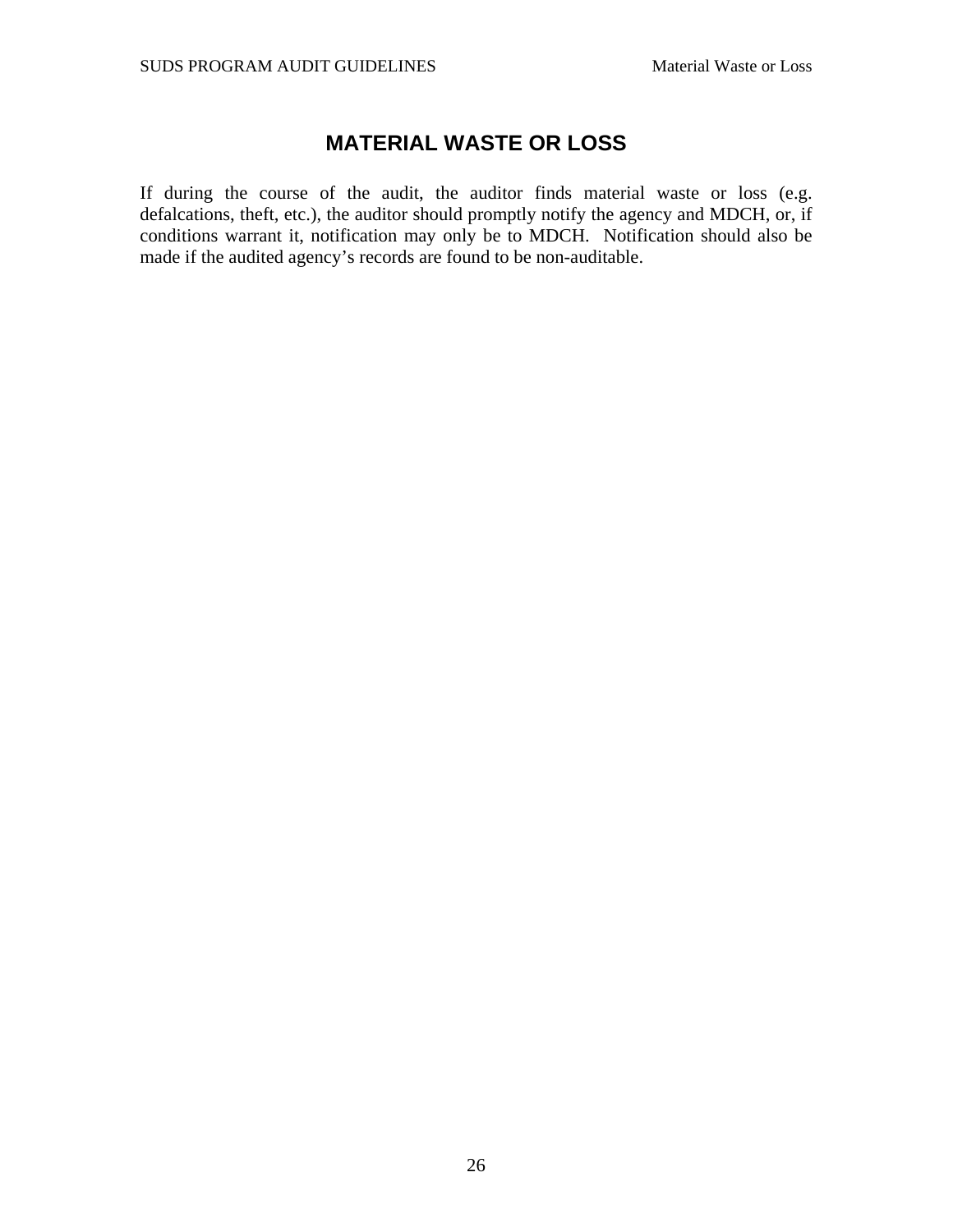## <span id="page-28-0"></span>**RETENTION OF AUDIT WORKING PAPERS AND RECORDS**

Audit working papers and records must be retained for a minimum of three years after the final audit review closure by MDCH. The agencies are required to keep subcontractors' reports on file for three years from date of receipt. All audit working papers must be accessible and are subject to review by representatives of the Michigan Department of Community Health, the Federal Government and their representatives. There should be close coordination of audit work between the Coordinating Agency auditor and the auditors of its subcontractors. To the extent possible, they should share audit information and materials in order to avoid redundancy.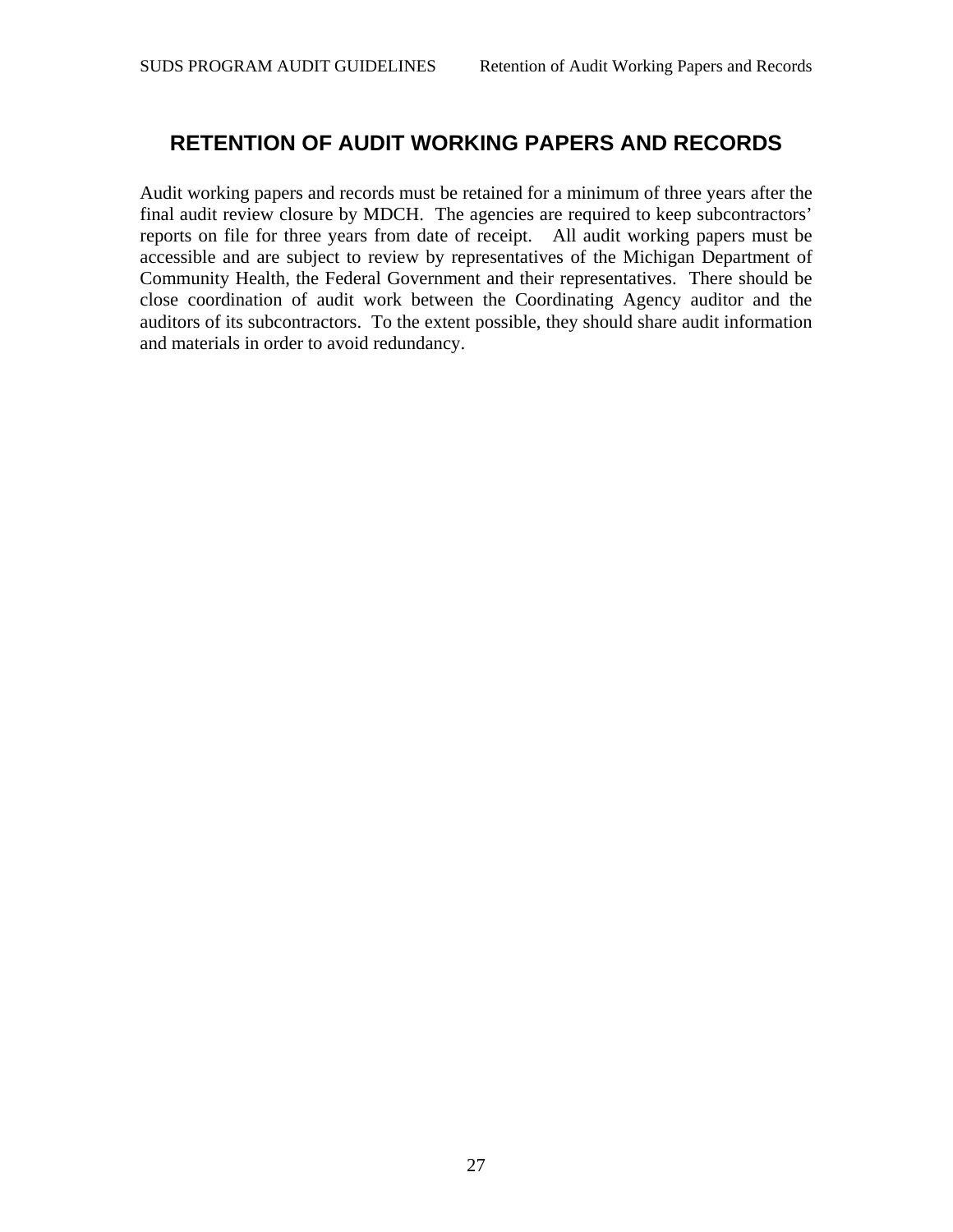## **EFFECTIVE DATE AND MDCH CONTACT**

<span id="page-29-0"></span>These SUDS Program Audit Guidelines replace the March 2009 Guidelines and are effective beginning with the fiscal year 2009/2010 audits. Any questions relating to these Guidelines should be directed to:

Debra S. Hallenbeck, Manager Quality Assurance and Review, Office of Audit Michigan Department of Community Health Capital Commons Center 400 S. Pine Street Lansing, Michigan 48933 [hallenbeckd@michigan.gov](mailto:hallenbeckd@michigan.gov) Phone: (517) 241-7598 Fax: (517) 335-5443

#### OR

Jasjit Khanuja, Senior Auditor Quality Assurance and Review, Office of Audit Michigan Department of Community Health Capital Commons Center 400 S. Pine Street Lansing, Michigan 48933 [khanujajk@michigan.gov](mailto:khanujajk@michigan.gov) Phone: (517) 241-9161 Fax: (517) 335-5443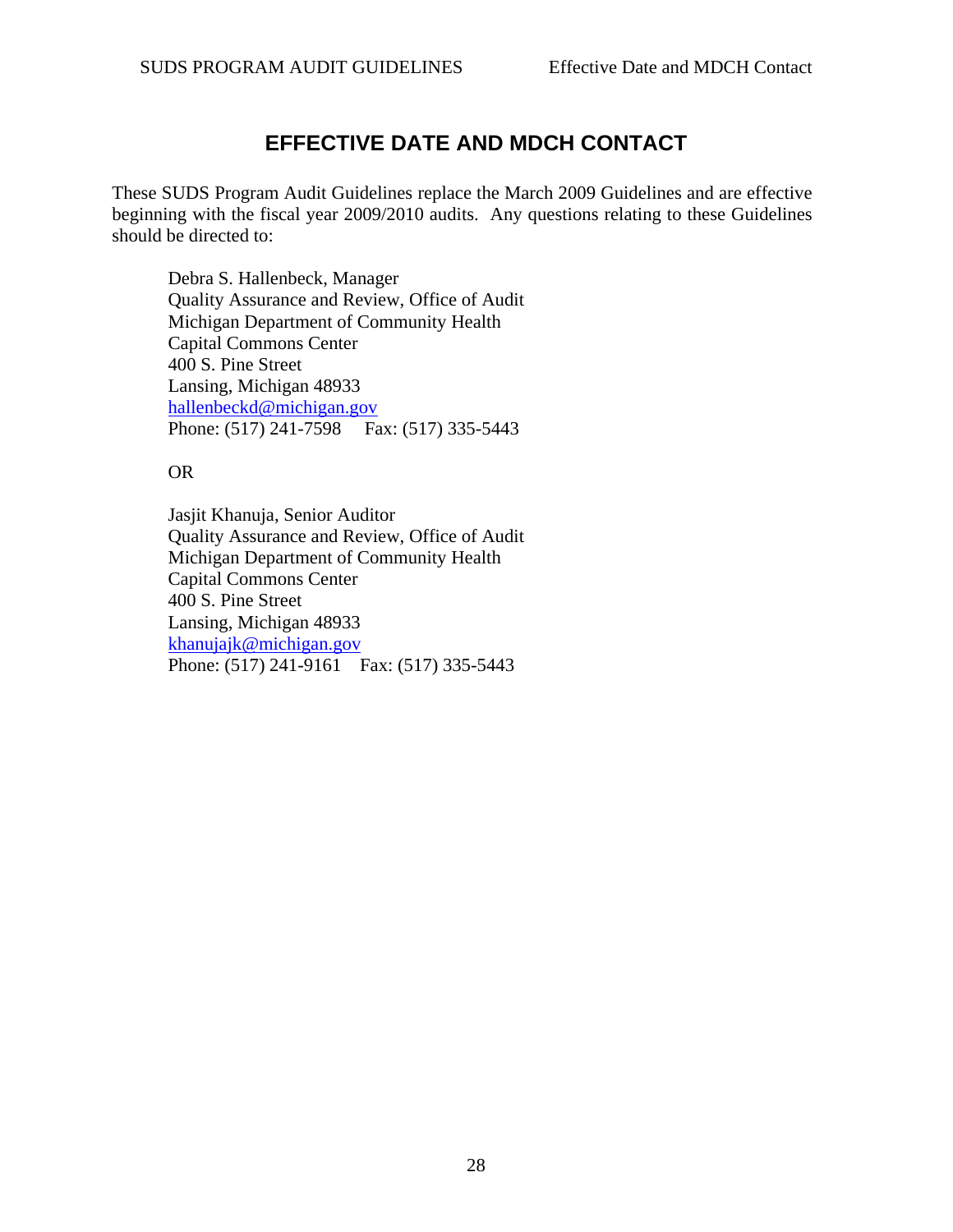# <span id="page-30-0"></span>**SAMPLE SCHEDULE A ATTACHMENT**